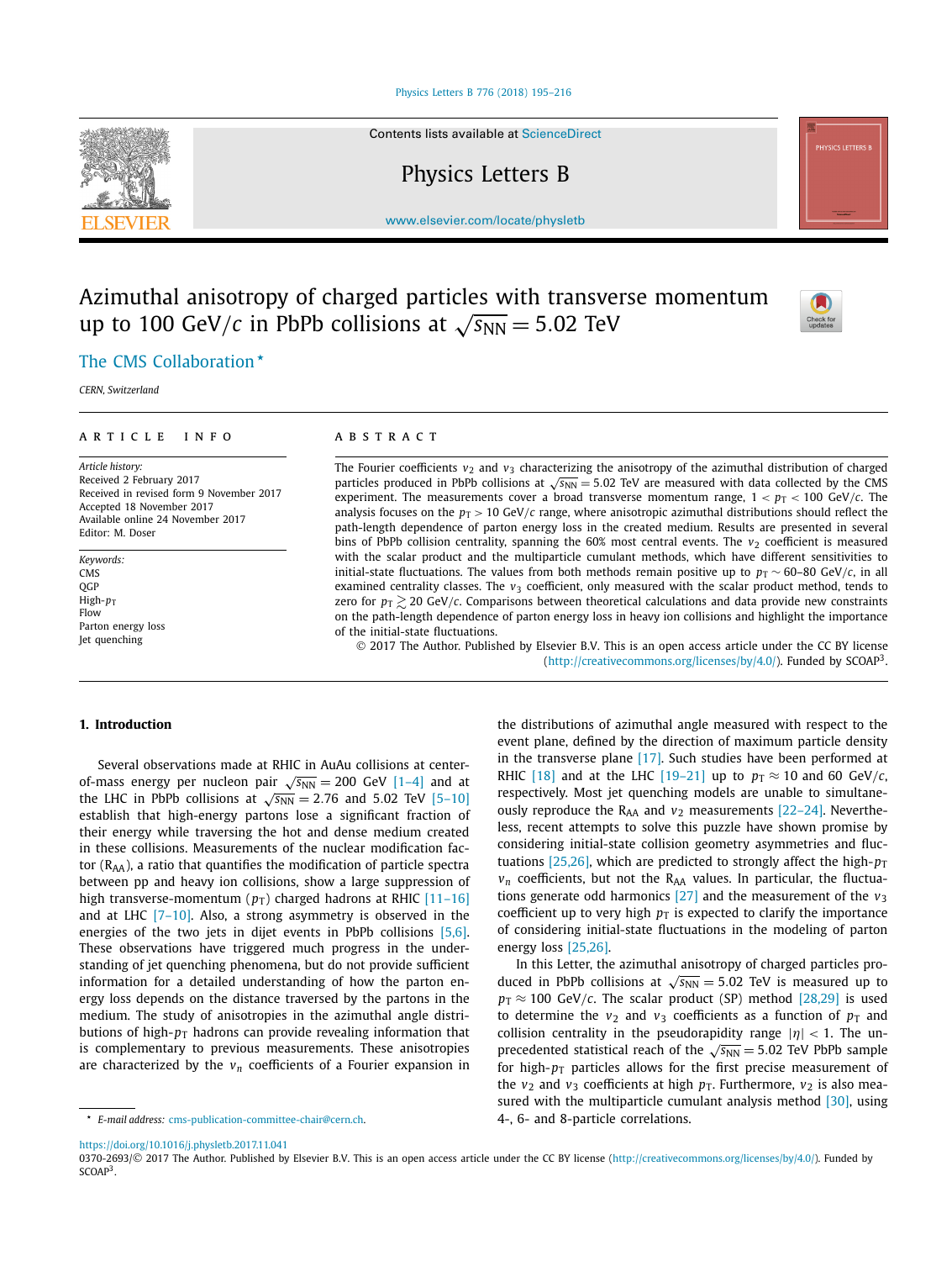#### **2. The CMS detector**

The central feature of the CMS apparatus is a superconducting solenoid of 6 m internal diameter providing a 3.8 T field. Within the solenoid volume there are a silicon pixel and strip tracker detector, a lead tungstate crystal electromagnetic calorimeter (ECAL), and a brass and scintillator hadron calorimeter (HCAL), each composed of a barrel and two endcap sections. Muons are measured in gas-ionization detectors embedded in the steel flux-return yoke outside the solenoid. The silicon tracker measures charged particles within  $|\eta| < 2.5$  and provides a  $p<sub>T</sub>$  resolution of about 1.5% for 100 GeV charged particles. Furthermore, the track impact parameter resolution is about 25–90 *(*45–150*)* μm in the transverse (longitudinal) dimension, depending on  $\eta$  and  $p_T$  [\[31\].](#page-5-0) Iron and quartz-fiber Cherenkov hadron forward (HF) calorimeters cover the range  $2.9 < |\eta| < 5.2$  on either side of the interaction region. The granularity of the HF towers is  $\Delta \eta \times \Delta \phi = 0.175 \times 0.175$  radians, allowing an accurate reconstruction of the heavy ion event plane. A more detailed description of the CMS detector, together with a definition of the coordinate system used and the relevant kinematic variables, can be found in Ref. [\[32\].](#page-5-0) The detailed Monte Carlo simulation of the CMS detector response is based on GEANT4 [\[33\].](#page-5-0)

#### **3. Event and track selections**

The analysis of PbPb collisions is based on a data set corresponding to an integrated luminosity of 404  $\mu$ b<sup>-1</sup>, collected in 2015. Events were collected with several trigger algorithms, composed of a hardware-based level 1 (L1) trigger, followed by a software-based high-level trigger (HLT). The  $p_T$  region up to 14 GeV*/c* is covered by a minimum-bias trigger, which requires energy deposits in both HF calorimeters above a predefined threshold of approximately 1 GeV. This minimum-bias trigger was prescaled during data taking. To extend the measurement to higher order coefficients and higher  $p_T$  (e.g., up to 100 GeV/*c*), a dedicated trigger that selects events containing a high- $p<sub>T</sub>$  particle was used. The L1 trigger requirement was based on the transverse energy  $(E_T)$  of the highest  $E_T$  calorimeter region ( $\Delta \eta \times \Delta \phi = 0.348 \times 0.348$ ) in the barrel region ( $|\eta|$  < 1.044). In the HLT farm, a fast version of the offline tracking algorithms was employed and the highest  $p_T$ track was required to pass the strict selection criteria described hereafter, resulting in a trigger efficiency of nearly 100%. Different  $E_T$  and  $p_T$  thresholds [\[10\]](#page-5-0) were used at L1 and HLT, respectively, to enrich the data sample with events that contain high- $p<sub>T</sub>$  tracks.

In the offline analysis, an additional selection of hadronic collisions is applied by requiring at least three towers with an energy deposit of more than 3 GeV per tower in each of the HF detectors. The events are required to have a reconstructed primary vertex, formed by two or more tracks and required to have a distance from the nominal interaction point of less than 15 cm along the beam axis and less than 0.15 cm in the transverse plane. The collision centrality in PbPb events, i.e. the degree of overlap of the two colliding nuclei, is determined from the  $E<sub>T</sub>$  deposited in both HF calorimeters. Collision centrality bins are given in percentage ranges of the total hadronic cross section, 0–5% corresponding to the 5% of collisions with the largest overlap of the two nuclei [\[34\].](#page-5-0)

A standard CMS high-purity track selection [\[31,35\]](#page-5-0) is used to select primary tracks (tracks associated with the primary vertex). Additional requirements are applied to enhance the purity of these primary tracks. The track must be consistent with originating from the primary vertex by less than 3 standard deviations when estimating both the longitudinal and transverse distances of closest approach. The relative uncertainty of the  $p_T$  measurement,  $\sigma(p_T)/p_T$ , must be less than 10%. To ensure high tracking efficiency and reduce the rate of misreconstructed tracks, primary tracks are restricted to the  $|\eta| < 1$  and  $p_T > 1$  GeV/*c* region. Furthermore, tracks with  $p_T > 20$  GeV/ $c$  are required to match a compatible energy deposit in the calorimeters (ECAL  $+$  HCAL). The tracking efficiency and detector acceptance in PbPb collisions are evaluated using simulated  $HYD$  and  $[36]$  minimum bias and HYDJET-embedded PYTHIA [\[37\]](#page-5-0) dijet events. The combined geometrical acceptance and efficiency for primary track reconstruction, for  $p_T > 1$  GeV/*c* and  $|\eta| < 1$ , is 60–75%, depending on centrality. Finally, the rate of misreconstructed tracks reaches its maximum in the most central events, where it approaches 10%.

#### **4. Analysis technique**

The anisotropies of the particle azimuthal angle distributions are characterized by the  $v_n$  Fourier coefficients, determined by the expansion  $dN/d\phi \sim 1 + 2\sum_{n} v_n \cos[n(\phi - \Psi_n)]$ , where *N* is the number of particles and  $\Psi_n$  is the *n*th harmonic symmetry plane angle. Event-by-event variations in the initial energy density of the collision lead to the measured event plane fluctuations about the (experimentally inaccessible) symmetry plane [\[38\].](#page-5-0) The SP method is used to measure azimuthal correlations and extract Fourier coefficients. In this method, the  $v_n$  coefficients can be expressed in terms of *Qn*-vectors,

$$
v_n \{SP\} \equiv \frac{\langle Q_n Q_{nA}^* \rangle}{\sqrt{\frac{\langle Q_{nA} Q_{nB}^* \rangle \langle Q_{nA} Q_{nC}^* \rangle}{\langle Q_{nB} Q_{nC}^* \rangle}}},
$$
\nwith  $Q_n$ ,  $Q_{nA}$ ,  $Q_{nB}$ ,  $Q_{nC} \equiv \sum_{k=1}^M \omega_k e^{in\phi_k}$ , (1)

where *M* represents the number of tracks or HF towers with energy above a certain threshold in each event, *φ<sup>k</sup>* is the azimuthal angle of the *k*th track or HF tower, and *ω<sup>k</sup>* is a weighting factor equal to unity for  $Q_n$ ,  $p_T$  for the tracks ( $Q_{nC}$ ), and  $E_T$  for the HF towers ( $Q_{nA}$  and  $Q_{nB}$ ). The angular brackets  $\langle \rangle$  denote averages over all events. The  $Q_n$  vector is based on the particles of interest, i.e., tracks with  $|\eta|$  < 1. The  $Q_{nA}$  and  $Q_{nB}$  vectors are determined from the two HF calorimeters, covering the range  $3 < |\eta| < 5$ , while the  $Q_{nC}$  vector is obtained using tracks with  $|\eta| < 0.75$ . If the particle of interest comes from the positive-*η* side of the tracker, then *QnA* is calculated using the negative-*η* side of HF, and vice versa. The large *η* gap imposed between *QnA* and *Qn* suppresses few-particle correlations, such as those induced by high- $p<sub>T</sub>$ jets and particle decays, which do not depend on the event plane direction  $\Psi_n^{EP}$ . The real part is taken for all averages of *Q*-vector products over the events. Azimuthal asymmetries that arise from the acceptance and other detector-related effects are taken into account using a two-step process, where the *Q* -vector is first recentered and subsequently flattened [\[39\].](#page-5-0) These corrections and their effects on the results are negligible for the CMS detector. Since the measurements include correlations between low- and high- $p<sub>T</sub>$  particles, the recently established event-plane decorrelation effect [\[40\]](#page-5-0) cannot be neglected. It is expected to reduce the  $v_n$  values in comparison to those determined if the event planes would be established exclusively using high- $p<sub>T</sub>$  particles. The model calculations that include fluctuations in the initial state take into account this effect [\[26\].](#page-5-0)

The multiparticle cumulant method  $[30,41]$  is also used to measure  $v_2$  from genuine 4-, 6-, and 8-particle correlations, with the advantage of being less sensitive to few-particle correlations, e.g., jet fragmentation. The cumulants are expressed in terms of the corresponding *Qn* vectors. We first define the 2-, 4-, 6-, and 8-particle correlators as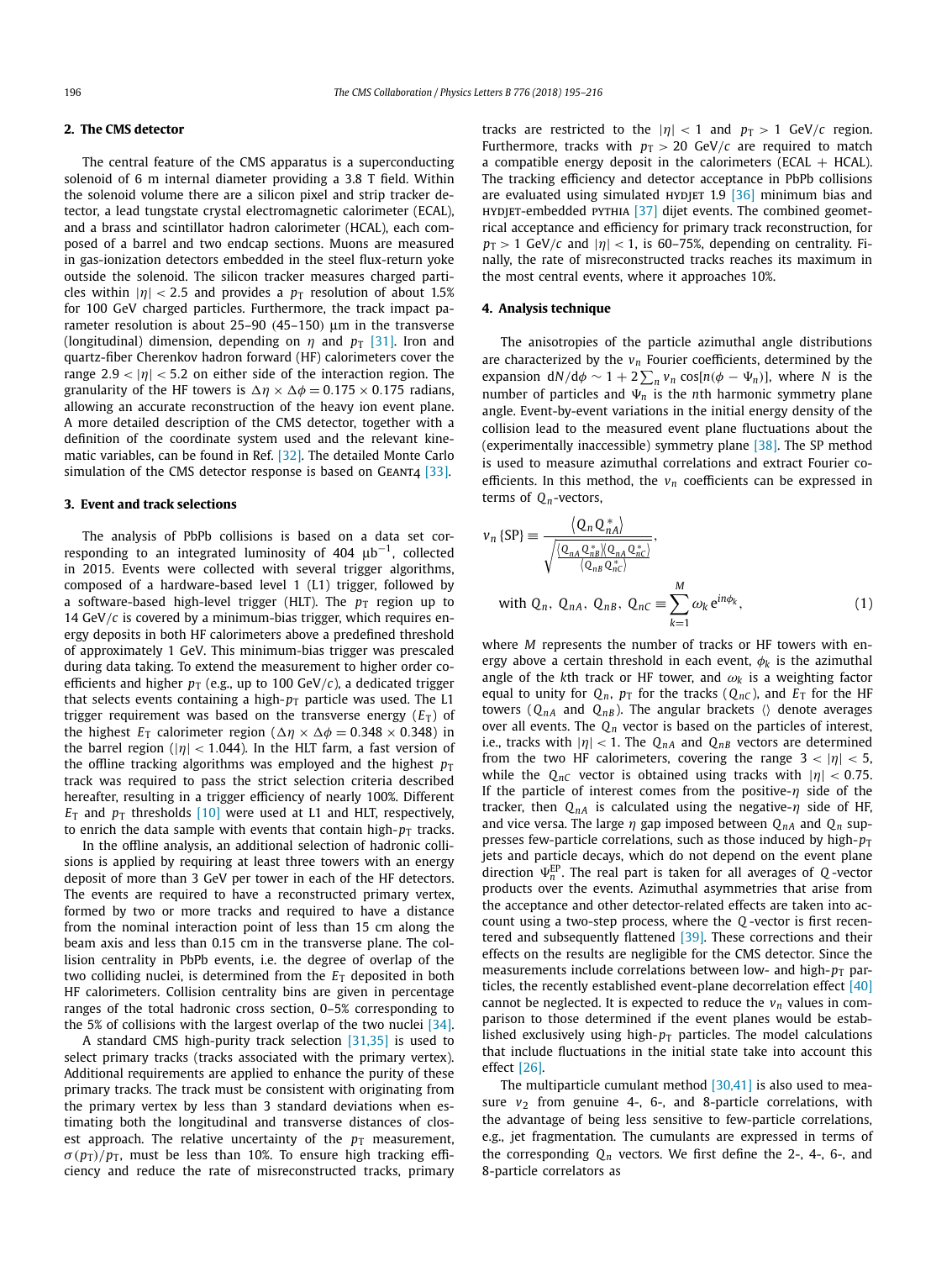$$
\langle \langle 2 \rangle \rangle = \langle \langle e^{in(\phi_1 - \phi_2)} \rangle \rangle,
$$
  
\n
$$
\langle \langle 4 \rangle \rangle = \langle \langle e^{in(\phi_1 + \phi_2 - \phi_3 - \phi_4)} \rangle \rangle,
$$
  
\n
$$
\langle \langle 6 \rangle \rangle = \langle \langle e^{in(\phi_1 + \phi_2 + \phi_3 - \phi_4 - \phi_5 - \phi_6)} \rangle \rangle,
$$
  
\n
$$
\langle \langle 8 \rangle \rangle = \langle \langle e^{in(\phi_1 + \phi_2 + \phi_3 + \phi_4 - \phi_5 - \phi_6 - \phi_7 - \phi_8)} \rangle \rangle,
$$
\n(2)

where the double average symbol  $\langle \langle \rangle \rangle$  indicates that the average is taken over all particle combinations and for all events. The unbiased estimators of the reference multiparticle cumulants,  $c_n$  {}, are defined as [\[41–43\]](#page-5-0)

$$
c_n{4} = \langle \langle 4 \rangle \rangle - 2 \langle \langle 2 \rangle \rangle^2,
$$
  
\n
$$
c_n{6} = \langle \langle 6 \rangle \rangle - 9 \langle \langle 4 \rangle \rangle \langle \langle 2 \rangle \rangle + 12 \langle \langle 2 \rangle \rangle^3,
$$
  
\n
$$
c_n{8} = \langle \langle 8 \rangle \rangle - 16 \langle \langle 6 \rangle \rangle \langle \langle 2 \rangle \rangle - 18 \langle \langle 4 \rangle \rangle^2 + 144 \langle \langle 4 \rangle \rangle \langle \langle 2 \rangle \rangle^2
$$
  
\n
$$
- 144 \langle \langle 2 \rangle \rangle^4.
$$
\n(3)

In order to perform a measurement differential in  $p<sub>T</sub>$  in the multiparticle cumulant framework, one of the particles in Eq. (3) is restricted to belong to a certain  $p<sub>T</sub>$  bin. Denoting by  $\langle\langle 2'\rangle\rangle$ , etc., the modified particle correlators, the differential multiparticle cumulants are defined in Ref. [\[43\]](#page-5-0) and can be derived as described in Ref. [\[41\],](#page-5-0)

$$
d_n\{4\} = \langle \langle 4' \rangle \rangle - 2 \langle \langle 2' \rangle \rangle \langle \langle 2 \rangle \rangle,
$$
  
\n
$$
d_n\{6\} = \langle \langle 6' \rangle \rangle - 6 \langle \langle 4' \rangle \rangle \langle \langle 2 \rangle \rangle - 3 \langle \langle 2' \rangle \rangle \langle \langle 4 \rangle \rangle + 12 \langle \langle 2' \rangle \rangle \langle \langle 2 \rangle \rangle^2,
$$
  
\n
$$
d_n\{8\} = \langle \langle 8' \rangle \rangle - 12 \langle \langle 6' \rangle \rangle \langle \langle 2 \rangle \rangle - 4 \langle \langle 2' \rangle \rangle \langle \langle 6 \rangle \rangle - 18 \langle \langle 4' \rangle \rangle \langle \langle 4 \rangle \rangle
$$
  
\n
$$
+ 72 \langle \langle 4' \rangle \rangle \langle \langle 2 \rangle \rangle^2 + 72 \langle \langle 4 \rangle \rangle \langle \langle 2 \rangle \rangle \langle \langle 2' \rangle \rangle - 144 \langle \langle 2' \rangle \rangle \langle \langle 2 \rangle \rangle^3.
$$
  
\n(4)

Finally, with respect to the reference multiparticle cumulants, the differential 4-, 6-, and 8-particle  $v_n(p_T, \eta)$  coefficients are derived as

$$
v_n\{4\}(p_T, \eta) = -d_n\{4\} (-c_n\{4\})^{-3/4},
$$
  
\n
$$
v_n\{6\}(p_T, \eta) = d_n\{6\} (c_n\{6\})^{-5/6} 4^{-1/6},
$$
  
\n
$$
v_n\{8\}(p_T, \eta) = -d_n\{8\} (-c_n\{8\})^{-7/8} 33^{-1/8}.
$$
\n(5)

The statistical uncertainties are evaluated with a data-driven method, as previously employed in Ref. [\[42\].](#page-5-0) The data set is divided into 10 subsets with roughly equal numbers of events and the standard deviation of the resulting distribution of the cumulant is used to estimate the uncertainties.

#### **5. Systematic uncertainties**

At low  $p_T$ , the relative systematic uncertainties for  $v_2$ {SP} and  $v_3$ {SP} are found to be similar. At high  $p_T$ , the  $v_3$ {SP} statistical uncertainties are too large to properly disentangle statistical fluctuations from systematic effects. Therefore, the  $v_2$  systematic uncertainties, expressed in terms of relative values in %, are applied to *v*3, with the exception of the uncertainties due to the few-particle correlations, discussed below. The systematic uncertainties due to the vertex position selection and to the  $p<sub>T</sub>$  dependence of the tracking efficiency corrections are common to the SP and cumulant analyses. They are found to be less than 1% and independent of  $p<sub>T</sub>$  and centrality. The systematic uncertainties due to misreconstructed tracks are derived by changing the track selection criteria. The results are found to depend on  $p<sub>T</sub>$  but not centrality, and are also different for the cumulant and SP methods. The track selection uncertainties have been found to gradually increase from ∼ 2% at low *p*<sub>T</sub> to ~50% for *p*<sub>T</sub> > 60 GeV/*c* for the SP method, and from  $~\sim$  2% to  $~\sim$  2% for the cumulant analysis. The SP results have an additional uncertainty arising from few-particle correlations. This uncertainty is determined by varying the *η* gap and contributes differently to the  $v_2$  and  $v_3$  measurements. It is found to depend on both  $p_T$  and centrality, and ranges in absolute value from 0 to 0.022 for  $v_2$  and from 0 to 0.030 for  $v_3$ .

#### **6. Results**

[Fig. 1](#page-3-0) shows the  $v_2$  and  $v_3$  results obtained from the SP method as a function of  $p<sub>T</sub>$ , up to about 100 GeV/*c*, in seven collision centrality ranges. From low- to high- $p<sub>T</sub>$ , the  $v<sub>2</sub>$  and  $v<sub>3</sub>$  values first increase with increasing  $p<sub>T</sub>$ , up to a maximum near  $p<sub>T</sub> \approx 3$  GeV/*c*, before decreasing again. In most centrality ranges,  $v_2$  remains positive up to  $p_T \sim 60-80$  GeV/*c*, becoming consistent with zero at higher  $p<sub>T</sub>$ . Positive  $v<sub>3</sub>$  values are found up to  $p<sub>T</sub> \approx 20$  GeV/*c* over the 0–40% centrality range. At higher  $p<sub>T</sub>$ , the measured  $v<sub>3</sub>$  value is consistent with zero within the experimental uncertainties. Given the systematic uncertainties, the measured values are compatible with zero. Some negative  $v_3$  values are seen at high  $p_T$  in the 40–50% centrality range, but such peripheral events are the most contaminated by back-to-back jet correlations. This is confirmed by studying the *η* gap dependence of the results in both measured and simulated events, where the latter include dijets embedded into HYDJET events with zero input anisotropy. In the centrality range 50–60%,  $v_3$  is only measured up to 20 GeV/ $c$  because of lack of events containing higher  $p_T$  particles.

The  $v_2$  and  $v_3$  results are compared to the CUJET3.0 [\[44\]](#page-5-0) and SHEE [\[25\]](#page-5-0) models for several centrality bins. A key difference between these two models is that the SHEE framework includes initial-state geometry fluctuations, while CUJET3.0 uses a smooth hydrodynamic background. The CUJET3.0 model uses perturbative quantum chromodynamics (pQCD) calculations to describe the hard parton interactions in the quark–gluon plasma (QGP), complemented by a perfect-fluid hydrodynamic expansion of the medium. The SHEE calculations use viscous hydrodynamics including eventby-event fluctuations in the soft sector [\[26,45,46\],](#page-5-0) in addition to an energy loss model  $[26,47,48]$ . They are performed with a low shear viscosity to entropy density ratio  $(\eta/s)$ , less than or equal to 0.12 (although higher values do not affect the high- $p_T$  predictions), a chemical freezout temperature of 160 MeV, and a linear path-length dependence of the energy loss inspired by pQCD, similar to that in CUJET3.0. In addition, both model calculations are only valid for  $p_T > 10$  GeV/*c*.

Over the full centrality range, the CUJET3.0 calculations describe qualitatively the trend observed in the  $v_2$  data for  $p_T > 10$  GeV/*c*, but fail to quantitatively reproduce the results. For instance, in the centrality range 0–30% and for  $10 < p_T < 40$  GeV/*c*,  $v_2$  is overestimated by 10–50%, while the model largely underestimates it in the peripheral bins. The SHEE calculations of both  $v_2$  and  $v_3$  are in good agreement with the data for  $p<sub>T</sub> > 10$  GeV/*c* over the full centrality range. The success of the SHEE framework suggests that modeling the initial-state fluctuations may be a crucial ingredient to describe the experimental data related to parton energy loss. Although not shown in the figure, a scenario in the SHEE framework with a quadratic path-length dependence of the energy loss, inspired by gauge-gravity duality [\[49,50\],](#page-6-0) was also tested and seen to disagree with the data. As just one example, this alternative pathlength dependence is found to overestimate the data by 30–40% for  $p_T > 20$  GeV/*c* in the 20–30% centrality range.

The  $v_2$  values are also obtained from 4-, 6-, and 8-particle cu-mulant analyses, as shown in [Fig. 2,](#page-3-0) where the SP  $v_2$  results are also included for comparison. For  $p<sub>T</sub> < 3$  GeV/*c*, the results follow the expectation from Bessel-Gaussian or elliptic power  $v_2$  distribu-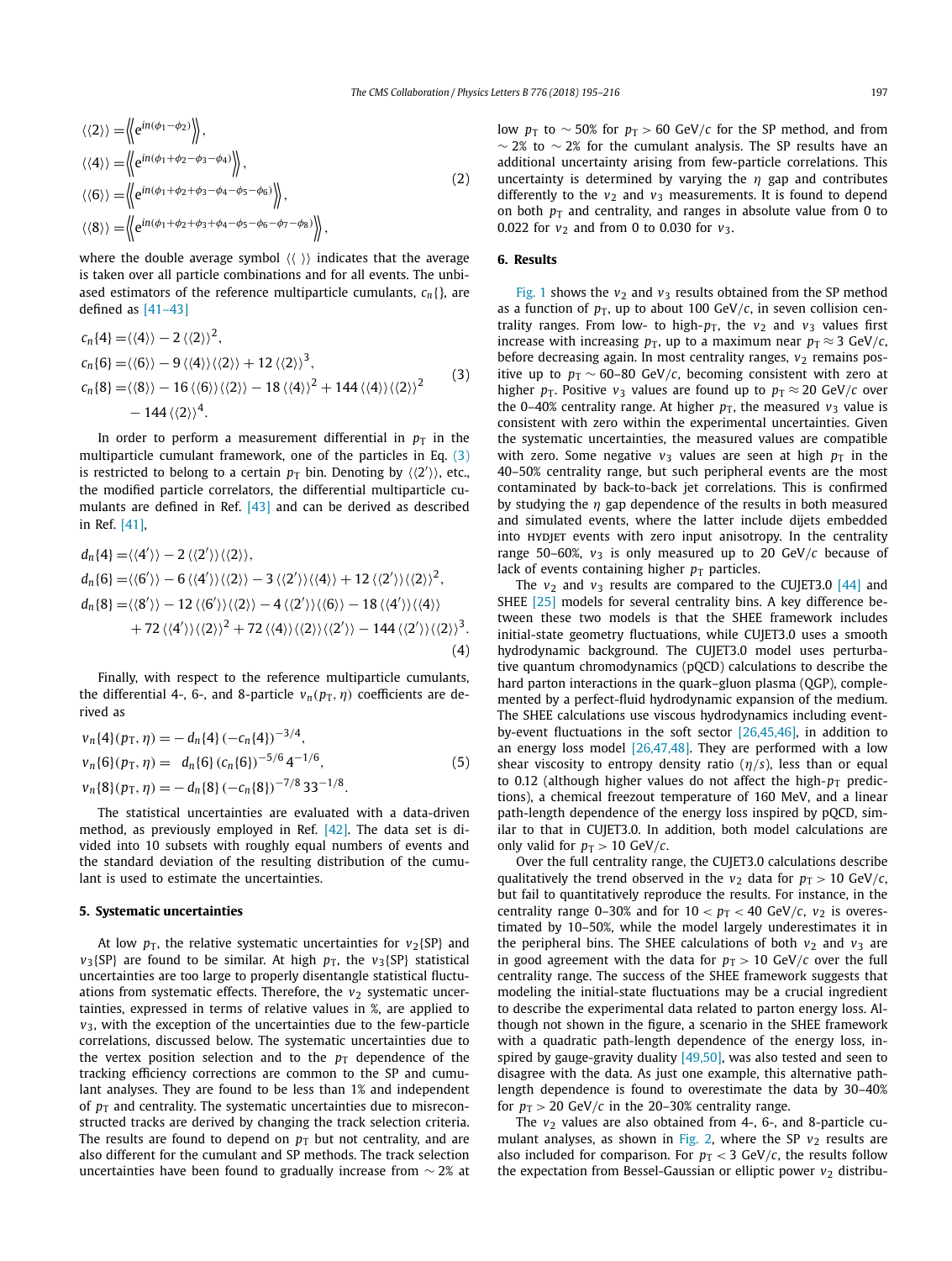<span id="page-3-0"></span>

Fig. 1. The  $v_2$  and  $v_3$  results from the SP method as a function of  $p_T$ , in seven collision centrality ranges from 0–5% to 50–60%. The vertical bars (shaded boxes) represent the statistical (systematic) uncertainties. The curves represent calculations made with the CUJET3.0 [\[44\]](#page-5-0) and the SHEE models [\[26\]](#page-5-0) (see text).



Fig. 2. Comparison between the  $v_2$  results from the SP and the 4-, 6-, and 8-particle cumulant methods, as a function of  $p_T$ , in six centrality ranges from 0-5% to 50-60%. The vertical bars (shaded boxes) represent the statistical (systematic) uncertainties.

tions, which predict  $v_2$ {SP} >  $v_2$ {4}  $\approx v_2$ {6}  $\approx v_2$ {8} [\[51–53\].](#page-6-0) The observation that the multiparticle cumulant values remain similar up to  $p_T = 100$  GeV/*c* ( $v_2$ {4}  $\approx v_2$ {6}  $\approx v_2$ {8}), further suggests that the azimuthal anisotropy is strongly affected by the initial-state geometry and its event-by-event fluctuations [\[25,26\].](#page-5-0) At higher  $p<sub>T</sub>$ , the difference between SP and multiparticle cumulant results shows a tendency to decrease. Nevertheless, the uncertainties are too large to draw a firm conclusion. This tendency might be due to  $p<sub>T</sub>$  dependence of flow vector fluctuations, which depends on the shear viscosity over entropy density ratio of the medium [\[26,54\].](#page-5-0) Therefore, the results presented in Fig. 2 provide important information to constrain the QGP shear viscosity in PbPb collisions.

[Fig. 3](#page-4-0) shows the correlation between high- $p_T$  and low- $p_T$   $v_2$ values, for investigating the connection between the azimuthal anisotropies induced by hydrodynamic flow and the path-length dependence of parton energy loss  $[25,26]$ . The most peripheral  $v_2$ {SP} and  $v_2$ {4} data points are the ones with the largest error bars. Linear fits to the centrality dependent  $v_2$  correlation between the low- and high- $p<sub>T</sub>$  regions are shown in the figure. Here a zero intercept is assumed. The corresponding  $\chi^2$  over the number of degree of freedom values are found to be near 1–1.5, except for the  $26 < p_T < 35$  GeV/*c* range, where a positive intercept is indicated for the  $v_2$ {SP} results. The non-zero intercept might reflect a centrality dependent event-plane decorrelation that increases going to higher  $p_T$ . The slope values for  $v_2$ {SP} and  $v_2$ {4} are found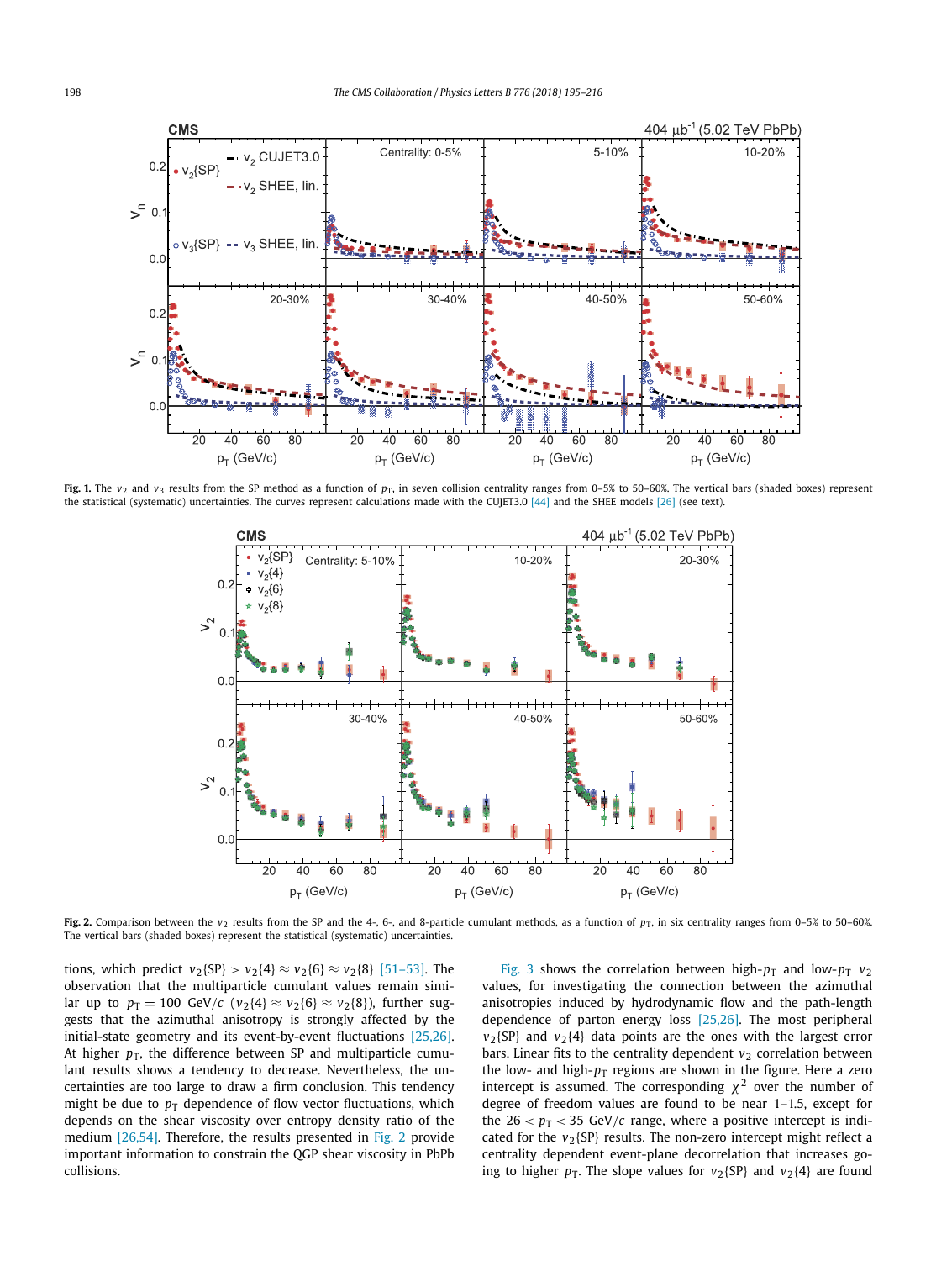<span id="page-4-0"></span>

Fig. 3. Correlation between the high- $p_T v_2$  measured in the 14-20 (left), 20-26 (middle), and 26-35 GeV/c (right)  $p_T$  ranges and the low- $p_T v_2$  measured in the  $1 < p_T < p_T$ 1*.*25 GeV*/c* range, with the SP (closed circles) and cumulant (open squares) methods. The points represent the centrality bins 0–5, 5–10, 10–15, 15–20, 20–30, 30–40, 40–50, and 50-60% for the SP results. For the cumulant method, the bin 0-5% is not shown. Lines represent a linear fit to the SP results (red) and cumulant results (dashed blue). (For interpretation of the references to color in this figure legend, the reader is referred to the web version of this article.)

to be compatible within statistical uncertainties and to decrease when selecting higher  $p_T$  particles. This suggests that the initialstate geometry and its fluctuations are likely to be the common causes of the observed particle azimuthal anisotropies at both low and high  $p_T$ .

#### **7. Summary**

The azimuthal anisotropy of charged particles produced in PbPb collisions at  $\sqrt{s_{NN}}$  = 5.02 TeV has been studied using data collected by the CMS experiment. The  $v_2$  and  $v_3$  coefficients are determined, as a function of collision centrality, over the widest transverse momentum range studied to date (from 1 up to 100 GeV $/c$ ). For the first time, the multiparticle cumulant method is used for  $p_T > 20$  GeV/*c*. Over the measured centrality range, positive *v*<sub>2</sub> values are found up to  $p_T \sim 60-80$  GeV/*c*, while the  $v_3$  values are consistent with zero for  $p_T > 20$  GeV/*c*. For  $p_{\text{T}} < 3$  GeV/*c*,  $v_2$ {SP} >  $v_2$ {4}  $\approx v_2$ {6}  $\approx v_2$ {8}, consistent with a collective behavior arising from the hydrodynamic expansion of a quark–gluon plasma. The similarity of  $v_2$ {SP},  $v_2$ {4},  $v_2$ {6}, and  $v_2$ {8} at high  $p_T$  suggests that  $v_2$  originates from the path-length dependence of parton energy loss associated with an asymmetric initial collision geometry. In addition, a common trend in the centrality dependence of  $v_2$  is observed over the full  $p_T$  range, further supporting a common connection to the initial-state geometry and its fluctuations. A model calculation (SHEE) incorporating initialstate fluctuations with a linear path-length dependence of parton energy loss is found to be in good agreement with the data, over the wide  $p_T$  and centrality ranges probed in this analysis.

#### **Acknowledgements**

We congratulate our colleagues in the CERN accelerator departments for the excellent performance of the LHC and thank the technical and administrative staffs at CERN and at other CMS institutes for their contributions to the success of the CMS effort. In addition, we gratefully acknowledge the computing centers and personnel of the Worldwide LHC Computing Grid for delivering so effectively the computing infrastructure essential to our analyses. Finally, we acknowledge the enduring support for the construction and operation of the LHC and the CMS detector provided by the following funding agencies: BMWFW and FWF (Austria); FNRS and FWO (Belgium); CNPq, CAPES, FAPERJ, and FAPESP (Brazil); MES (Bulgaria); CERN; CAS, MoST, and NSFC (China); COLCIEN-CIAS (Colombia); MSES and CSF (Croatia); RPF (Cyprus); SENESCYT (Ecuador); MoER, ERC IUT, and ERDF (Estonia); Academy of Finland, MEC, and HIP (Finland); CEA and CNRS/IN2P3 (France); BMBF, DFG, and HGF (Germany); GSRT (Greece); OTKA and NIH (Hungary); DAE and DST (India); IPM (Iran); SFI (Ireland); INFN (Italy); MSIP and NRF (Republic of Korea); LAS (Lithuania); MOE and UM (Malaysia); BUAP, CINVESTAV, CONACYT, LNS, SEP, and UASLP-FAI (Mexico); MBIE (New Zealand); PAEC (Pakistan); MSHE and NSC (Poland); FCT (Portugal); JINR (Dubna); MON, RosAtom, RAS, RFBR and RAEP (Russia); MESTD (Serbia); SEIDI, CPAN, PCTI and FEDER (Spain); Swiss Funding Agencies (Switzerland); MST (Taipei); ThEP-Center, IPST, STAR, and NSTDA (Thailand); TUBITAK and TAEK (Turkey); NASU and SFFR (Ukraine); STFC (United Kingdom); DOE and NSF (USA).

Individuals have received support from the Marie-Curie program and the European Research Council and EPLANET (European Union); the Leventis Foundation; the A.P. Sloan Foundation; the Alexander von Humboldt Foundation; the Belgian Federal Science Policy Office; the Fonds pour la Formation à la Recherche dans l'Industrie et dans l'Agriculture (FRIA-Belgium); the Agentschap voor Innovatie door Wetenschap en Technologie (IWT-Belgium); the Ministry of Education, Youth and Sports (MEYS) of the Czech Republic; the Council of Science and Industrial Research, India; the HOMING PLUS program of the Foundation for Polish Science, cofinanced from European Union, Regional Development Fund, the Mobility Plus program of the Ministry of Science and Higher Education, the National Science Center (Poland), contracts Harmonia 2014/14/M/ST2/00428, Opus 2014/13/B/ST2/02543, 2014/15/B/ST2/03998, and 2015/19/B/ST2/ 02861, Sonata-bis 2012/07/E/ST2/01406; the National Priorities Research Program by Qatar National Research Fund; the Programa Clarín-COFUND del Principado de Asturias; the Thalis and Aristeia programs cofinanced by EU-ESF and the Greek NSRF; the Rachadapisek Sompot Fund for Postdoctoral Fellowship, Chulalongkorn University and the Chulalongkorn Academic into Its 2nd Century Project Advancement Project (Thailand); and the Welch Foundation, contract C-1845.

#### **References**

<sup>[1]</sup> K. Adcox, et al., PHENIX, Formation of dense partonic matter in relativistic nucleus–nucleus collisions at RHIC: experimental evaluation by the PHENIX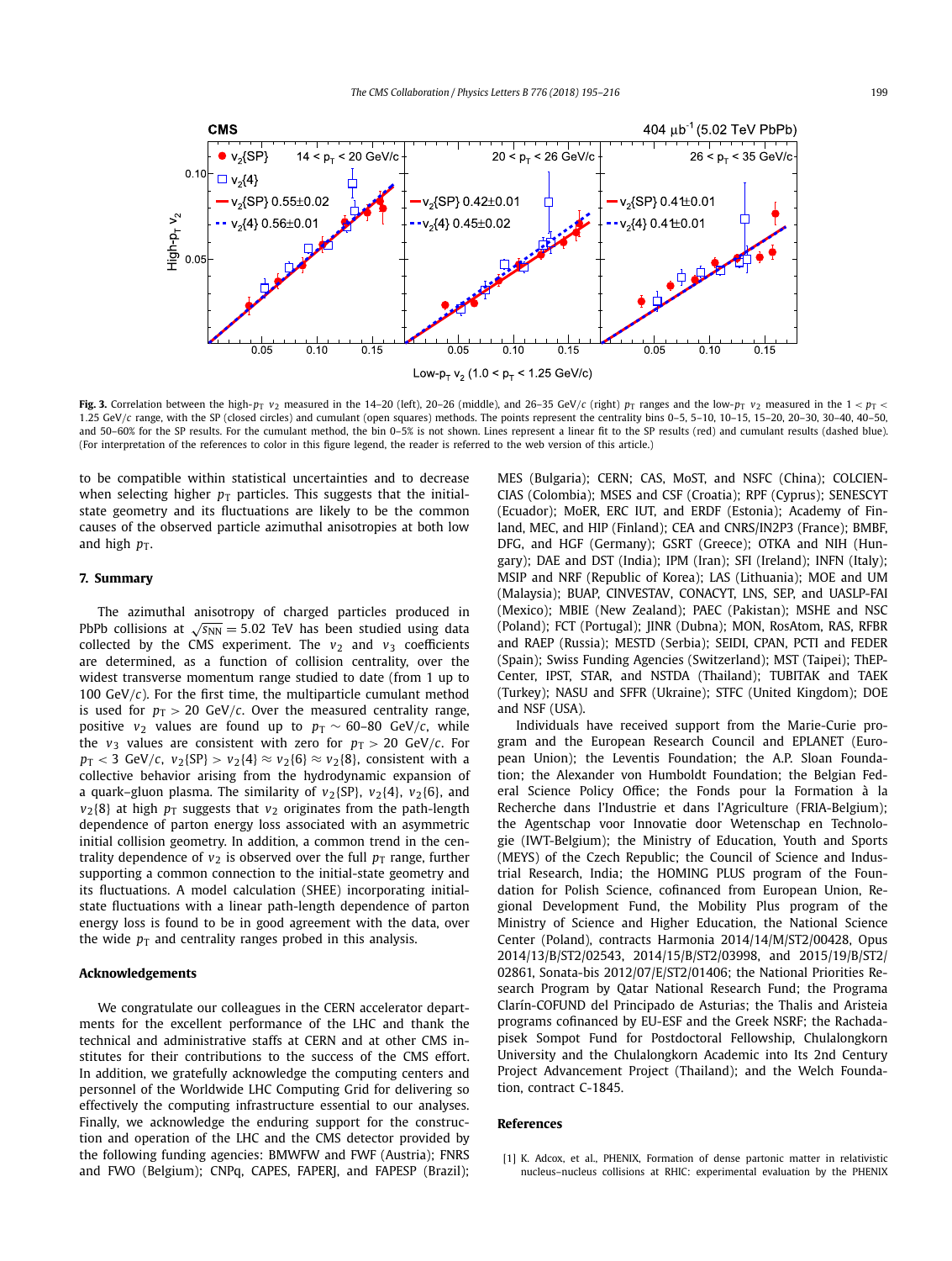<span id="page-5-0"></span>collaboration, Nucl. Phys. A 757 (2005) 184, [https://doi.org/10.1016/j.nuclphysa.](https://doi.org/10.1016/j.nuclphysa.2005.03.086) [2005.03.086,](https://doi.org/10.1016/j.nuclphysa.2005.03.086) arXiv:nucl-ex/0410003.

- [2] J. Adams, et al., STAR, Experimental and theoretical challenges in the search for the quark gluon plasma: the STAR Collaboration's critical assessment of the evidence from RHIC collisions, Nucl. Phys. A 757 (2005) 102, [https://doi.org/](https://doi.org/10.1016/j.nuclphysa.2005.03.085) [10.1016/j.nuclphysa.2005.03.085](https://doi.org/10.1016/j.nuclphysa.2005.03.085), arXiv:nucl-ex/0501009.
- [3] I. Arsene, et al., BRAHMS, Quark gluon plasma and color glass condensate at RHIC? The perspective from the BRAHMS experiment, Nucl. Phys. A 757 (2005) 1, [https://doi.org/10.1016/j.nuclphysa.2005.02.130,](https://doi.org/10.1016/j.nuclphysa.2005.02.130) arXiv:nucl-ex/0410020.
- [4] B.B. Back, et al., PHOBOS, The PHOBOS perspective on discoveries at RHIC, Nucl. Phys. A 757 (2005) 28, [https://doi.org/10.1016/j.nuclphysa.2005.03.084,](https://doi.org/10.1016/j.nuclphysa.2005.03.084) arXiv: nucl-ex/0410022.
- [5] ATLAS Collaboration, Observation of a centrality-dependent dijet asymmetry in Pb-Pb collisions at  $\sqrt{s_{NN}}$  = 2.76 TeV with the ATLAS detector at the LHC, Phys. Rev. Lett. 105 (2010) 252303, <https://doi.org/10.1103/PhysRevLett.105.252303>, arXiv:1011.6182.
- [6] CMS Collaboration, Observation and studies of jet quenching in PbPb collisions at nucleon–nucleon center-of-mass energy  $= 2.76$  TeV, Phys. Rev. C 84 (2011) 024906, [https://doi.org/10.1103/PhysRevC.84.024906,](https://doi.org/10.1103/PhysRevC.84.024906) arXiv:1102.1957.
- [7] ALICE Collaboration, Suppression of charged particle production at large transverse momentum in central Pb-Pb collisions at  $\sqrt{s_{NN}}$  = 2.76 TeV, Phys. Lett. B 696 (2011) 30, <https://doi.org/10.1016/j.physletb.2010.12.020>, arXiv:1012.1004.
- [8] CMS Collaboration, Study of high- $p_T$  charged particle suppression in PbPb compared to pp collisions at  $\sqrt{s_{NN}}$  = 2.76 TeV, Eur. Phys. J. C 72 (2012) 1945, <https://doi.org/10.1140/epjc/s10052-012-1945-x>, arXiv:1202.2554.
- [9] ATLAS Collaboration, Measurement of charged-particle spectra in Pb+Pb collisions at  $\sqrt{s_{NN}}$  = 2.76 TeV with the ATLAS detector at the LHC, J. High Energy Phys. 09 (2015) 050, [https://doi.org/10.1007/JHEP09\(2015\)050](https://doi.org/10.1007/JHEP09(2015)050), arXiv:1504. 04337.
- [10] CMS Collaboration, [Charged-particle](http://refhub.elsevier.com/S0370-2693(17)30933-4/bib4B6861636861747279616E3A323031366F646Es1) nuclear modification factors in PbPb and pPb collisions at  $\sqrt{s_{NN}}$  = 5.02 TeV, [arXiv:1611.01664,](http://refhub.elsevier.com/S0370-2693(17)30933-4/bib4B6861636861747279616E3A323031366F646Es1) 2016.
- [11] I. Arsene, et al., BRAHMS, Transverse momentum spectra in Au+Au and *d*+Au collisions at  $\sqrt{s_{NN}}$  = 200 GeV and the pseudorapidity dependence of high *p*<sup>T</sup> suppression, Phys. Rev. Lett. 91 (2003) 072305, [https://doi.org/10.1103/](https://doi.org/10.1103/PhysRevLett.91.072305) [PhysRevLett.91.072305,](https://doi.org/10.1103/PhysRevLett.91.072305) arXiv:nucl-ex/0307003.
- [12] K. Adcox, et al., PHENIX, Suppression of hadrons with large transverse momentum in central Au+Au collisions at  $\sqrt{s_{NN}}$  = 130 GeV, Phys. Rev. Lett. 88 (2002) 022301, <https://doi.org/10.1103/PhysRevLett.88.022301>, arXiv:nucl-ex/0109003.
- [13] S.S. Adler, et al., PHENIX, Suppressed  $\pi^0$  production at large transverse momentum in central Au+Au collisions at  $\sqrt{s_{NN}}$  = 200 GeV, Phys. Rev. Lett. 91 (2003) 072301, [https://doi.org/10.1103/PhysRevLett.91.072301,](https://doi.org/10.1103/PhysRevLett.91.072301) arXiv:nucl-ex/ 0304022.
- [14] B.B. Back, et al., PHOBOS, Charged hadron transverse momentum distributions in Au+Au collisions at  $\sqrt{s_{NN}}$  = 200 GeV, Phys. Lett. B 578 (2004) 297, [https://](https://doi.org/10.1016/j.physletb.2003.10.101) [doi.org/10.1016/j.physletb.2003.10.101](https://doi.org/10.1016/j.physletb.2003.10.101), arXiv:nucl-ex/0302015.
- [15] C. Adler, et al., STAR, Centrality dependence of high  $p_T$  hadron suppression in Au+Au collisions at √*s*<sub>NN</sub> = 130 GeV, Phys. Rev. Lett. 89 (2002) 202301, [https://](https://doi.org/10.1103/PhysRevLett.89.202301) [doi.org/10.1103/PhysRevLett.89.202301](https://doi.org/10.1103/PhysRevLett.89.202301), arXiv:nucl-ex/0206011.
- [16] J. Adams, et al., STAR, Transverse momentum and collision energy dependence of high- $p_T$  hadron suppression in Au+Au collisions at ultrarelativistic energies, Phys. Rev. Lett. 91 (2003) 172302, [https://doi.org/10.1103/PhysRevLett.91.](https://doi.org/10.1103/PhysRevLett.91.172302) [172302,](https://doi.org/10.1103/PhysRevLett.91.172302) arXiv:nucl-ex/0305015.
- [17] A.M. Poskanzer, S.A. Voloshin, Methods for analyzing anisotropic flow in relativistic nuclear collisions, Phys. Rev. C 58 (1998) 1671, [https://doi.org/10.1103/](https://doi.org/10.1103/PhysRevC.58.1671) [PhysRevC.58.1671](https://doi.org/10.1103/PhysRevC.58.1671), arXiv:nucl-ex/9805001.
- [18] A. Adare, et al., PHENIX, Azimuthal anisotropy of *π*<sup>0</sup> production in Au+Au collisions at  $\sqrt{s_{NN}}$  = 200 GeV: path-length dependence of jet quenching and the role of initial geometry, Phys. Rev. Lett. 105 (2010) 142301, [https://doi.org/](https://doi.org/10.1103/PhysRevLett.105.142301) [10.1103/PhysRevLett.105.142301](https://doi.org/10.1103/PhysRevLett.105.142301), arXiv:1006.3740.
- [19] CMS Collaboration, Azimuthal anisotropy of charged particles at high transverse momenta in PbPb collisions at  $\sqrt{s_{NN}} = 2.76$  TeV, Phys. Rev. Lett. 109 (2012) 022301, [https://doi.org/10.1103/PhysRevLett.109.022301,](https://doi.org/10.1103/PhysRevLett.109.022301) arXiv:1204. 1850.
- [20] ATLAS Collaboration, Measurement of flow harmonics with multi-particle cumulants in Pb+Pb collisions at  $\sqrt{s_{NN}} = 2.76$  TeV with the ATLAS detector, Eur. Phys. J. C 74 (2014) 3157, <https://doi.org/10.1140/epjc/s10052-014-3157-z>, arXiv:1408.4342.
- [21] ALICE Collaboration, Anisotropic flow of charged particles in Pb-Pb collisions at √*s*<sub>NN</sub> = 5.02 TeV, Phys. Rev. Lett. 116 (2016) 132302, [https://doi.org/10.1103/](https://doi.org/10.1103/PhysRevLett.116.132302) [PhysRevLett.116.132302,](https://doi.org/10.1103/PhysRevLett.116.132302) arXiv:1602.01119.
- [22] D. Molnar, M. Gyulassy, Saturation of elliptic flow and the transport opacity of the gluon plasma at RHIC, Nucl. Phys. A 697 (2002) 495, [https://doi.org/10.](https://doi.org/10.1016/S0375-9474(01)01224-6) [1016/S0375-9474\(01\)01224-6,](https://doi.org/10.1016/S0375-9474(01)01224-6) arXiv:nucl-th/0104073, Erratum: [https://doi.org/](https://doi.org/10.1016/S0375-9474(02)00859-X) [10.1016/S0375-9474\(02\)00859-X.](https://doi.org/10.1016/S0375-9474(02)00859-X)
- [23] J. Noronha, M. Gyulassy, G. Torrieri, Conformal holography of bulk elliptic flow and heavy quark quenching in relativistic heavy ion collisions, Phys. Rev. C 82 (2010) 054903, <https://doi.org/10.1103/PhysRevC.82.054903>, arXiv:1009.2286.
- [24] B. Betz, M. Gyulassy, Constraints on the path-length dependence of jet quenching in nuclear collisions at RHIC and LHC, J. High Energy Phys. 08 (2014) 090,

[https://doi.org/10.1007/JHEP10\(2014\)043](https://doi.org/10.1007/JHEP10(2014)043), arXiv:1404.6378, Erratum: [https://](https://doi.org/10.1007/JHEP08(2014)090) [doi.org/10.1007/JHEP08\(2014\)090](https://doi.org/10.1007/JHEP08(2014)090).

- [25] J. Noronha-Hostler, B. Betz, J. Noronha, M. Gyulassy, Event-by-event hydrodynamics + jet energy loss: a solution to the *R A A* ⊗ *v*<sup>2</sup> puzzle, Phys. Rev. Lett. 116 (2016) 252301, [https://doi.org/10.1103/PhysRevLett.116.252301,](https://doi.org/10.1103/PhysRevLett.116.252301) arXiv: 1602.03788.
- [26] B. Betz, M. Gyulassy, M. Luzum, J. Noronha, J. Noronha-Hostler, I. Portillo, C. Ratti, Cumulants and nonlinear response of high  $p_T$  harmonic flow at  $\sqrt{s_{NN}}$  = 5*.*02 TeV, Phys. Rev. C 95 (2017) 044901, [https://doi.org/10.1103/PhysRevC.95.](https://doi.org/10.1103/PhysRevC.95.044901) [044901,](https://doi.org/10.1103/PhysRevC.95.044901) arXiv:1609.05171.
- [27] B. Alver, G. Roland, Collision geometry fluctuations and triangular flow in heavy-ion collisions, Phys. Rev. C 81 (2010) 054905, [https://doi.org/10.1103/](https://doi.org/10.1103/PhysRevC.81.054905) [PhysRevC.81.054905](https://doi.org/10.1103/PhysRevC.81.054905), arXiv:1003.0194, Erratum: [https://doi.org/10.1103/](https://doi.org/10.1103/PhysRevC.82.039903) [PhysRevC.82.039903.](https://doi.org/10.1103/PhysRevC.82.039903)
- [28] C. Adler, et al., STAR, Elliptic flow from two and four particle correlations in Au+Au collisions at  $\sqrt{s_{NN}}$  = 130 GeV, Phys. Rev. C 66 (2002) 034904, [https://](https://doi.org/10.1103/PhysRevC.66.034904) [doi.org/10.1103/PhysRevC.66.034904,](https://doi.org/10.1103/PhysRevC.66.034904) arXiv:nucl-ex/0206001.
- [29] M. Luzum, J.-Y. Ollitrault, Eliminating experimental bias in anisotropic-flow measurements of high-energy nuclear collisions, Phys. Rev. C 87 (2013) 044907, <https://doi.org/10.1103/PhysRevC.87.044907>, arXiv:1209.2323.
- [30] A. Bilandzic, R. Snellings, S. Voloshin, Flow analysis with cumulants: direct calculations, Phys. Rev. C 83 (2011) 044913, [https://doi.org/10.1103/PhysRevC.83.](https://doi.org/10.1103/PhysRevC.83.044913) [044913,](https://doi.org/10.1103/PhysRevC.83.044913) arXiv:1010.0233.
- [31] CMS Collaboration, Description and performance of track and primary-vertex reconstruction with the CMS tracker, J. Instrum. 9 (2014) P10009, [https://](https://doi.org/10.1088/1748-0221/9/10/P10009) [doi.org/10.1088/1748-0221/9/10/P10009](https://doi.org/10.1088/1748-0221/9/10/P10009), arXiv:1405.6569.
- [32] CMS Collaboration, The CMS experiment at the CERN LHC, J. Instrum. 3 (2008) S08004, <https://doi.org/10.1088/1748-0221/3/08/S08004>.
- [33] S. Agostinelli, et al., Geant4, Geant4 a simulation toolkit, Nucl. Instrum. Methods A 506 (2003) 250, [https://doi.org/10.1016/S0168-9002\(03\)01368-8](https://doi.org/10.1016/S0168-9002(03)01368-8).
- [34] M.L. Miller, K. Reygers, S.J. Sanders, P. Steinberg, Glauber modeling in high energy nuclear collisions, Annu. Rev. Nucl. Part. Sci. 57 (2007) 205, [https://](https://doi.org/10.1146/annurev.nucl.57.090506.123020) [doi.org/10.1146/annurev.nucl.57.090506.123020](https://doi.org/10.1146/annurev.nucl.57.090506.123020), arXiv:nucl-ex/0701025.
- [35] CMS Collaboration, Measurement of transverse momentum relative to dijet systems in PbPb and pp collisions at  $\sqrt{s_{NN}} = 2.76$  TeV, J. High Energy Phys. 01 (2016) 006, [https://doi.org/10.1007/JHEP01\(2016\)006,](https://doi.org/10.1007/JHEP01(2016)006) arXiv:1509.09029.
- [36] I.P. Lokhtin, A.M. Snigirev, A model of jet quenching in ultrarelativistic heavy ion collisions and high- $p_T$  hadron spectra at RHIC, Eur. Phys. J. C 45 (2006) 211, [https://doi.org/10.1140/epjc/s2005-02426-3,](https://doi.org/10.1140/epjc/s2005-02426-3) arXiv:hep-ph/0506189.
- [37] T. Sjöstrand, S. Mrenna, P.Z. Skands, A brief introduction to PYTHIA 8.1, Comput. Phys. Commun. 178 (2008) 852, <https://doi.org/10.1016/j.cpc.2008.01.036>, arXiv:0710.3820.
- [38] S. Voloshin, Y. Zhang, Flow study in relativistic nuclear collisions by Fourier expansion of azimuthal particle distributions, Z. Phys. C 70 (1996) 665, [https://](https://doi.org/10.1007/s002880050141) [doi.org/10.1007/s002880050141](https://doi.org/10.1007/s002880050141), arXiv:hep-ph/9407282.
- [39] J. Barrette, et al., E877, Proton and pion production relative to the reaction plane in Au+Au collisions at AGS energies, Phys. Rev. C 56 (1997) 3254, <https://doi.org/10.1103/PhysRevC.56.3254>, arXiv:nucl-ex/9707002.
- [40] CMS Collaboration, Evidence for transverse momentum and pseudorapidity dependent event plane fluctuations in PbPb and pPb collisions, Phys. Rev. C 92 (2015) 034911, [https://doi.org/10.1103/PhysRevC.92.034911,](https://doi.org/10.1103/PhysRevC.92.034911) arXiv:1503.01692.
- [41] A. Bilandzic, C.H. Christensen, K. Gulbrandsen, A. Hansen, Y. Zhou, Generic framework for anisotropic flow analyses with multiparticle azimuthal correlations, Phys. Rev. C 89 (2014) 064904, [https://doi.org/10.1103/PhysRevC.89.](https://doi.org/10.1103/PhysRevC.89.064904) [064904,](https://doi.org/10.1103/PhysRevC.89.064904) arXiv:1312.3572.
- [42] CMS Collaboration, Evidence for collective multiparticle correlations in pPb collisions, Phys. Rev. Lett. 115 (2015) 012301, [https://doi.org/10.1103/](https://doi.org/10.1103/PhysRevLett.115.012301) [PhysRevLett.115.012301](https://doi.org/10.1103/PhysRevLett.115.012301), arXiv:1502.05382.
- [43] N. Borghini, P.M. Dinh, J.-Y. Ollitrault, Flow analysis from multiparticle azimuthal correlations, Phys. Rev. C 64 (2001) 054901, [https://doi.org/10.1103/](https://doi.org/10.1103/PhysRevC.64.054901) [PhysRevC.64.054901,](https://doi.org/10.1103/PhysRevC.64.054901) arXiv:nucl-th/0105040.
- [44] J. Xu, J. Liao, M. Gyulassy, Bridging soft-hard transport properties of quark– gluon plasmas with CUJET3.0, J. High Energy Phys. 02 (2016) 169, [https://doi.](https://doi.org/10.1007/JHEP02(2016)169) [org/10.1007/JHEP02\(2016\)169](https://doi.org/10.1007/JHEP02(2016)169), arXiv:1508.00552.
- [45] J. Noronha-Hostler, G.S. Denicol, J. Noronha, R.P.G. Andrade, F. Grassi, Bulk viscosity effects in event-by-event relativistic hydrodynamics, Phys. Rev. C 88 (2013) 044916, <https://doi.org/10.1103/PhysRevC.88.044916>, arXiv:1305.1981.
- [46] J. Noronha-Hostler, J. Noronha, F. Grassi, Bulk viscosity-driven suppression of shear viscosity effects on the flow harmonics at energies available at the BNL Relativistic Heavy Ion Collider, Phys. Rev. C 90 (2014) 034907, [https://](https://doi.org/10.1103/PhysRevC.90.034907) [doi.org/10.1103/PhysRevC.90.034907,](https://doi.org/10.1103/PhysRevC.90.034907) arXiv:1406.3333.
- [47] B. Betz, M. Gyulassy, G. Torrieri, Fourier harmonics of high- $p_T$  particles probing the fluctuating initial condition geometries in heavy-ion collisions, Phys. Rev. C 84 (2011) 024913, <https://doi.org/10.1103/PhysRevC.84.024913>, arXiv:1102.5416.
- [48] B. Betz, M. Gyulassy, Examining a reduced jet-medium coupling in Pb+Pb collisions at the Large Hadron Collider, Phys. Rev. C 86 (2012) 024903, [https://](https://doi.org/10.1103/PhysRevC.86.024903) [doi.org/10.1103/PhysRevC.86.024903,](https://doi.org/10.1103/PhysRevC.86.024903) arXiv:1201.0281.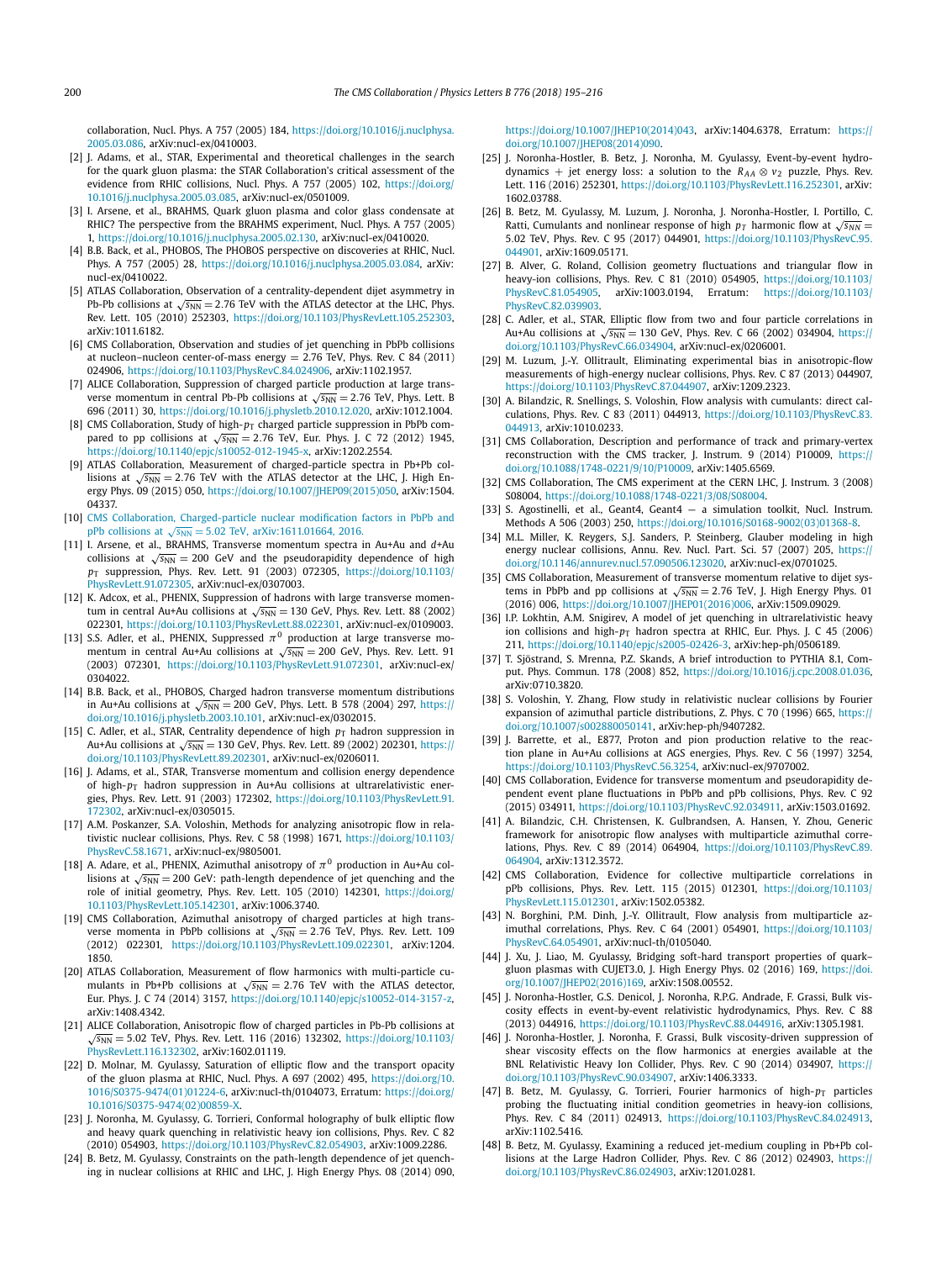[.](http://refhub.elsevier.com/S0370-2693(17)30933-4/bib416368617279613A32303137696E6Fs1)

- <span id="page-6-0"></span>[49] S.S. Gubser, D.R. Gulotta, S.S. Pufu, F.D. Rocha, Gluon energy loss in the gaugestring duality, J. High Energy Phys. 10 (2008) 052, [https://doi.org/10.1088/1126-](https://doi.org/10.1088/1126-6708/2008/10/052) [6708/2008/10/052,](https://doi.org/10.1088/1126-6708/2008/10/052) arXiv:0803.1470.
- [50] F. Dominguez, C. Marquet, A.H. Mueller, B. Wu, B.-W. Xiao, Comparing energy loss and *p*<sub>⊥</sub>-broadening in perturbative OCD with strong coupling  $\tilde{N} = 4$ SYM theory, Nucl. Phys. A 811 (2008) 197, [https://doi.org/10.1016/j.nuclphysa.](https://doi.org/10.1016/j.nuclphysa.2008.07.004) [2008.07.004,](https://doi.org/10.1016/j.nuclphysa.2008.07.004) arXiv:0803.3234.
- [51] L. Yan, J.-Y. Ollitrault, A.M. Poskanzer, Azimuthal anisotropy distributions in high-energy collisions, Phys. Lett. B 742 (2015) 290, [https://doi.org/10.1016/](https://doi.org/10.1016/j.physletb.2015.01.039) [j.physletb.2015.01.039,](https://doi.org/10.1016/j.physletb.2015.01.039) arXiv:1408.0921.
- [52] S.A. Voloshin, A.M. Poskanzer, A. Tang, G. Wang, Elliptic flow in the Gaussian model of eccentricity fluctuations, Phys. Lett. B 659 (2008) 537, [https://doi.org/](https://doi.org/10.1016/j.physletb.2007.11.043) [10.1016/j.physletb.2007.11.043,](https://doi.org/10.1016/j.physletb.2007.11.043) arXiv:0708.0800.
- [53] CMS Collaboration, Multiplicity and transverse momentum dependence of twoand four-particle correlations in pPb and PbPb collisions, Phys. Lett. B 724 (2013) 213, [https://doi.org/10.1016/j.physletb.2013.06.028,](https://doi.org/10.1016/j.physletb.2013.06.028) arXiv:1305.0609.
- [54] ALICE Collaboration, Searches for transverse momentum dependent flow vector fluctuations in Pb-Pb and p-Pb collisions at the LHC, JHEP 09 (2017) 032, [https://doi.org/10.1007/JHEP09\(2017\)032,](https://doi.org/10.1007/JHEP09(2017)032) arxiv:1707.05690

#### **The CMS Collaboration**

#### A.M. Sirunyan, A. Tumasyan

*Yerevan Physics Institute, Yerevan, Armenia*

W. Adam, E. Asilar, T. Bergauer, J. Brandstetter, E. Brondolin, M. Dragicevic, J. Erö, M. Flechl, M. Friedl, R. Frühwirth <sup>1</sup>, V.M. Ghete, C. Hartl, N. Hörmann, J. Hrubec, M. Jeitler <sup>1</sup>, A. König, I. Krätschmer, D. Liko, T. Matsushita, I. Mikulec, D. Rabady, N. Rad, B. Rahbaran, H. Rohringer, J. Schieck<sup>1</sup>, J. Strauss, W. Waltenberger, C.-E. Wulz<sup>[1](#page-20-0)</sup>

*Institut für Hochenergiephysik, Wien, Austria*

#### O. Dvornikov, V. Makarenko, V. Mossolov, J. Suarez Gonzalez, V. Zykunov

*Institute for Nuclear Problems, Minsk, Belarus*

#### N. Shumeiko

*National Centre for Particle and High Energy Physics, Minsk, Belarus*

S. Alderweireldt, E.A. De Wolf, X. Janssen, J. Lauwers, M. Van De Klundert, H. Van Haevermaet, P. Van Mechelen, N. Van Remortel, A. Van Spilbeeck

*Universiteit Antwerpen, Antwerpen, Belgium*

S. Abu Zeid, F. Blekman, J. D'Hondt, N. Daci, I. De Bruyn, K. Deroover, S. Lowette, S. Moortgat, L. Moreels, A. Olbrechts, Q. Python, K. Skovpen, S. Tavernier, W. Van Doninck, P. Van Mulders, I. Van Parijs

*Vrije Universiteit Brussel, Brussel, Belgium*

H. Brun, B. Clerbaux, G. De Lentdecker, H. Delannoy, G. Fasanella, L. Favart, R. Goldouzian, A. Grebenyuk, G. Karapostoli, T. Lenzi, A. Léonard, J. Luetic, T. Maerschalk, A. Marinov, A. Randle-conde, T. Seva, C. Vander Velde, P. Vanlaer, D. Vannerom, R. Yonamine, F. Zenoni, F. Zhang  $^2$  $^2$ 

*Université Libre de Bruxelles, Bruxelles, Belgium*

A. Cimmino, T. Cornelis, D. Dobur, A. Fagot, M. Gul, I. Khvastunov, D. Poyraz, S. Salva, R. Schöfbeck, M. Tytgat, W. Van Driessche, E. Yazgan, N. Zaganidis

*Ghent University, Ghent, Belgium*

H. Bakhshiansohi, C. Beluffi<sup>3</sup>, O. Bondu, S. Brochet, G. Bruno, A. Caudron, S. De Visscher, C. Delaere, M. Delcourt, B. Francois, A. Giammanco, A. Jafari, M. Komm, G. Krintiras, V. Lemaitre, A. Magitteri, A. Mertens, M. Musich, K. Piotrzkowski, L. Quertenmont, M. Selvaggi, M. Vidal Marono, S. Wertz

*Université Catholique de Louvain, Louvain-la-Neuve, Belgium*

#### N. Beliy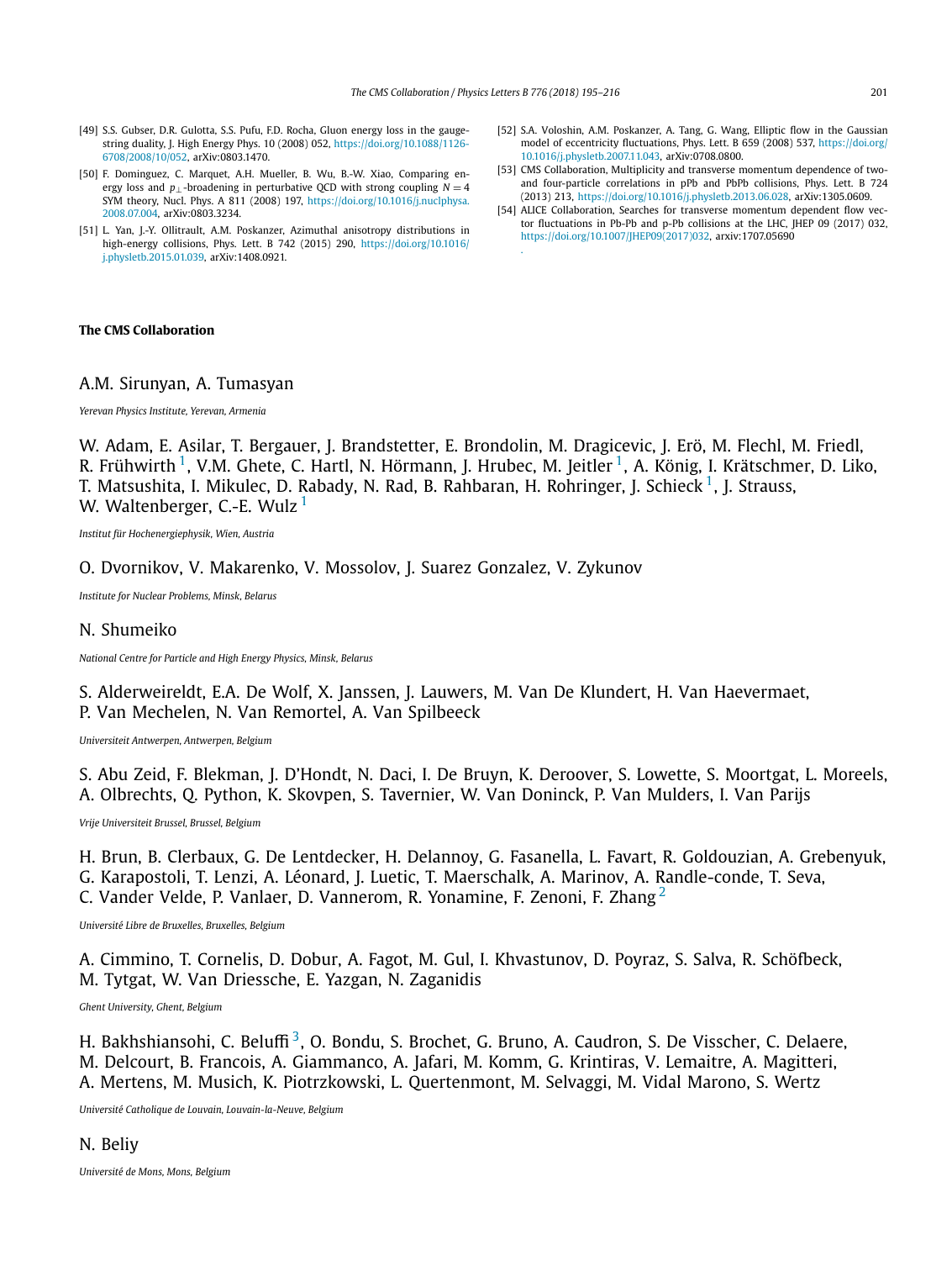W.L. Aldá Júnior, F.L. Alves, G.A. Alves, L. Brito, C. Hensel, A. Moraes, M.E. Pol, P. Rebello Teles

*Centro Brasileiro de Pesquisas Fisicas, Rio de Janeiro, Brazil*

E. Belchior Batista Das Chagas, W. Carvalho, J. Chinellato<sup>4</sup>, A. Custódio, E.M. Da Costa, G.G. Da Silveira<sup>5</sup>, D. De Jesus Damiao, C. De Oliveira Martins, S. Fonseca De Souza, L.M. Huertas Guativa, H. Malbouisson, D. Matos Figueiredo, C. Mora Herrera, L. Mundim, H. Nogima, W.L. Prado Da Silva, A. Santoro, A. Sznajder, E.J. Tonelli Manganote<sup>4</sup>, F. Torres Da Silva De Araujo, A. Vilela Pereira

*Universidade do Estado do Rio de Janeiro, Rio de Janeiro, Brazil*

S. Ahuja<sup>a</sup>, C.A. Bernardes<sup>a</sup>, S. Dogra<sup>a</sup>, T.R. Fernandez Perez Tomei<sup>a</sup>, E.M. Gregores<sup>b</sup>, P.G. Mercadante<sup>b</sup>, C.S. Moon<sup>a</sup>, S.F. Novaes<sup>a</sup>, Sandra S. Padula<sup>a</sup>, D. Romero Abad <sup>b</sup>, J.C. Ruiz Vargas<sup>a</sup>

<sup>a</sup> *Universidade Estadual Paulista, São Paulo, Brazil* <sup>b</sup> *Universidade Federal do ABC, São Paulo, Brazil*

A. Aleksandrov, R. Hadjiiska, P. Iaydjiev, M. Rodozov, S. Stoykova, G. Sultanov, M. Vutova

*Institute for Nuclear Research and Nuclear Energy, Sofia, Bulgaria*

A. Dimitrov, I. Glushkov, L. Litov, B. Pavlov, P. Petkov

*University of Sofia, Sofia, Bulgaria*

#### W. Fang<sup>[6](#page-20-0)</sup>

*Beihang University, Beijing, China*

M. Ahmad, J.G. Bian, G.M. Chen, H.S. Chen, M. Chen, Y. Chen<sup>7</sup>, T. Cheng, C.H. Jiang, D. Leggat, Z. Liu, F. Romeo, M. Ruan, S.M. Shaheen, A. Spiezia, J. Tao, C. Wang, Z. Wang, H. Zhang, J. Zhao

*Institute of High Energy Physics, Beijing, China*

Y. Ban, G. Chen, Q. Li, S. Liu, Y. Mao, S.J. Qian, D. Wang, Z. Xu

*State Key Laboratory of Nuclear Physics and Technology, Peking University, Beijing, China*

## C. Avila, A. Cabrera, L.F. Chaparro Sierra, C. Florez, J.P. Gomez, C.F. González Hernández, J.D. Ruiz Alvarez, J.C. Sanabria

*Universidad de Los Andes, Bogota, Colombia*

#### N. Godinovic, D. Lelas, I. Puljak, P.M. Ribeiro Cipriano, T. Sculac

*University of Split, Faculty of Electrical Engineering, Mechanical Engineering and Naval Architecture, Split, Croatia*

#### Z. Antunovic, M. Kovac

*University of Split, Faculty of Science, Split, Croatia*

#### V. Brigljevic, D. Ferencek, K. Kadija, B. Mesic, T. Susa

*Institute Rudjer Boskovic, Zagreb, Croatia*

## M.W. Ather, A. Attikis, G. Mavromanolakis, J. Mousa, C. Nicolaou, F. Ptochos, P.A. Razis, H. Rykaczewski

*University of Cyprus, Nicosia, Cyprus*

## M. Finger  $^8$  $^8$ , M. Finger Jr.  $^8$

*Charles University, Prague, Czech Republic*

## E. Carrera Jarrin

*Universidad San Francisco de Quito, Quito, Ecuador*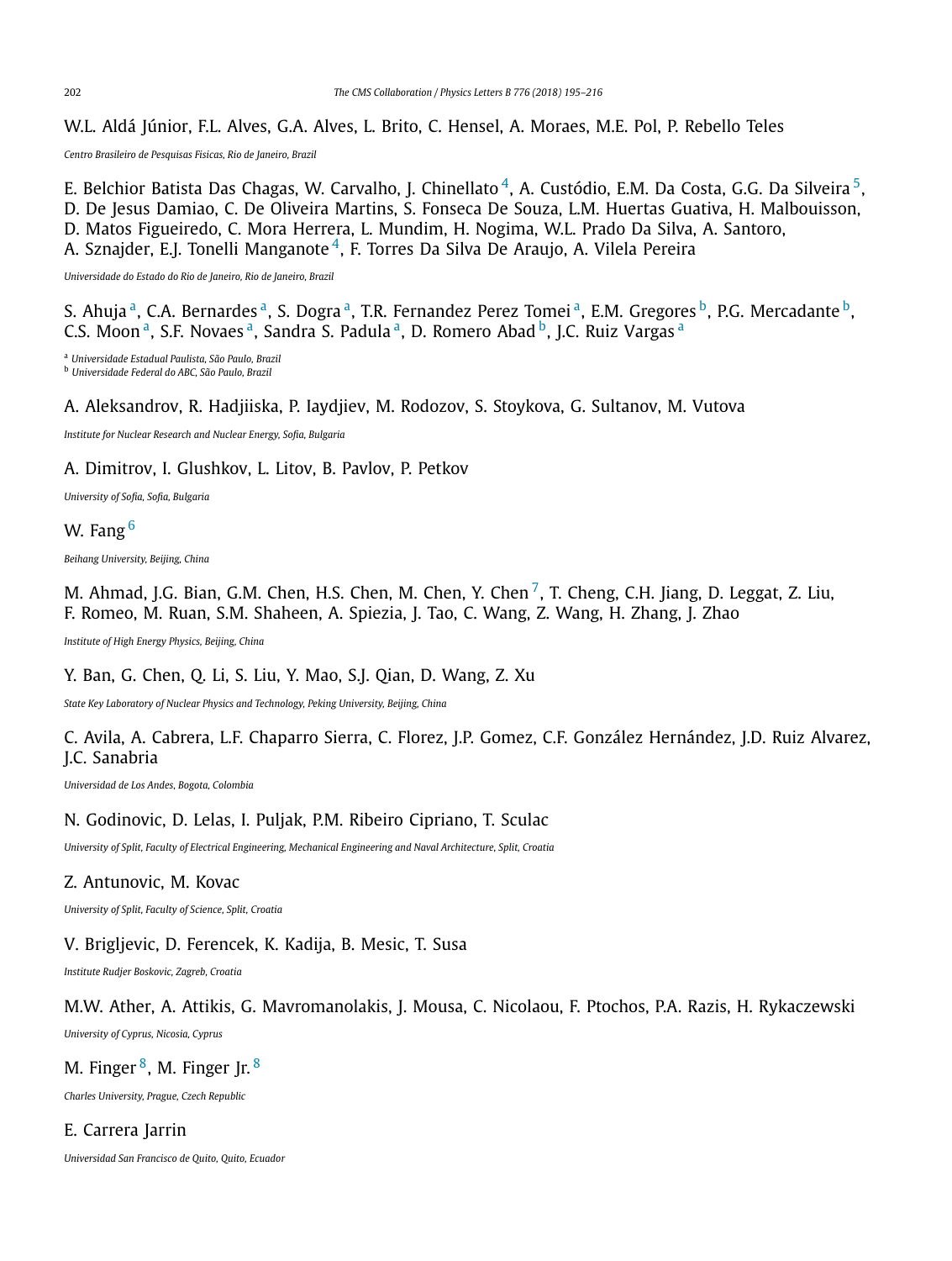# A. Ellithi Kamel [9,](#page-20-0) M.A. Mahmoud [10](#page-20-0)*,*[11](#page-20-0), A. Radi [11](#page-20-0)*,*[12](#page-20-0)

Academy of Scientific Research and Technology of the Arab Republic of Egypt, Egyptian Network of High Energy Physics, Cairo, Egypt

#### M. Kadastik, L. Perrini, M. Raidal, A. Tiko, C. Veelken

*National Institute of Chemical Physics and Biophysics, Tallinn, Estonia*

#### P. Eerola, J. Pekkanen, M. Voutilainen

*Department of Physics, University of Helsinki, Helsinki, Finland*

J. Härkönen, T. Järvinen, V. Karimäki, R. Kinnunen, T. Lampén, K. Lassila-Perini, S. Lehti, T. Lindén, P. Luukka, J. Tuominiemi, E. Tuovinen, L. Wendland

*Helsinki Institute of Physics, Helsinki, Finland*

#### J. Talvitie, T. Tuuva

*Lappeenranta University of Technology, Lappeenranta, Finland*

M. Besancon, F. Couderc, M. Dejardin, D. Denegri, B. Fabbro, J.L. Faure, C. Favaro, F. Ferri, S. Ganjour, S. Ghosh, A. Givernaud, P. Gras, G. Hamel de Monchenault, P. Jarry, I. Kucher, E. Locci, M. Machet, J. Malcles, J. Rander, A. Rosowsky, M. Titov

*IRFU, CEA, Université Paris-Saclay, Gif-sur-Yvette, France*

A. Abdulsalam, I. Antropov, S. Baffioni, F. Beaudette, P. Busson, L. Cadamuro, E. Chapon, C. Charlot, O. Davignon, R. Granier de Cassagnac, M. Jo, S. Lisniak, P. Miné, M. Nguyen, C. Ochando, G. Ortona, P. Paganini, P. Pigard, S. Regnard, R. Salerno, Y. Sirois, A.G. Stahl Leiton, T. Strebler, Y. Yilmaz, A. Zabi, A. Zghiche

*Laboratoire Leprince-Ringuet, Ecole Polytechnique, IN2P3-CNRS, Palaiseau, France*

J.-L. Agram <sup>13</sup>, J. Andrea, A. Aubin, D. Bloch, J.-M. Brom, M. Buttignol, E.C. Chabert, N. Chanon, C. Collard, E. Conte [13,](#page-20-0) X. Coubez, J.-C. Fontaine [13](#page-20-0), D. Gelé, U. Goerlach, A.-C. Le Bihan, P. Van Hove

*Institut Pluridisciplinaire Hubert Curien (IPHC), Université de Strasbourg, CNRS-IN2P3, France*

#### S. Gadrat

Centre de Calcul de l'Institut National de Physique Nucleaire et de Physique des Particules, CNRS/IN2P3, Villeurbanne, France

S. Beauceron, C. Bernet, G. Boudoul, C.A. Carrillo Montoya, R. Chierici, D. Contardo, B. Courbon, P. Depasse, H. El Mamouni, J. Fay, S. Gascon, M. Gouzevitch, G. Grenier, B. Ille, F. Lagarde, I.B. Laktineh, M. Lethuillier, L. Mirabito, A.L. Pequegnot, S. Perries, A. Popov <sup>[14](#page-20-0)</sup>, D. Sabes, V. Sordini, M. Vander Donckt, P. Verdier, S. Viret

Université de Lyon, Université Claude Bernard Lyon 1, CNRS-IN2P3, Institut de Physique Nucléaire de Lyon, Villeurbanne, France

# A. Khvedelidze<sup>[8](#page-20-0)</sup>

*Georgian Technical University, Tbilisi, Georgia*

#### I. Bagaturia [15](#page-20-0)

*Tbilisi State University, Tbilisi, Georgia*

C. Autermann, S. Beranek, L. Feld, M.K. Kiesel, K. Klein, M. Lipinski, M. Preuten, C. Schomakers, J. Schulz, T. Verlage

*RWTH Aachen University, I. Physikalisches Institut, Aachen, Germany*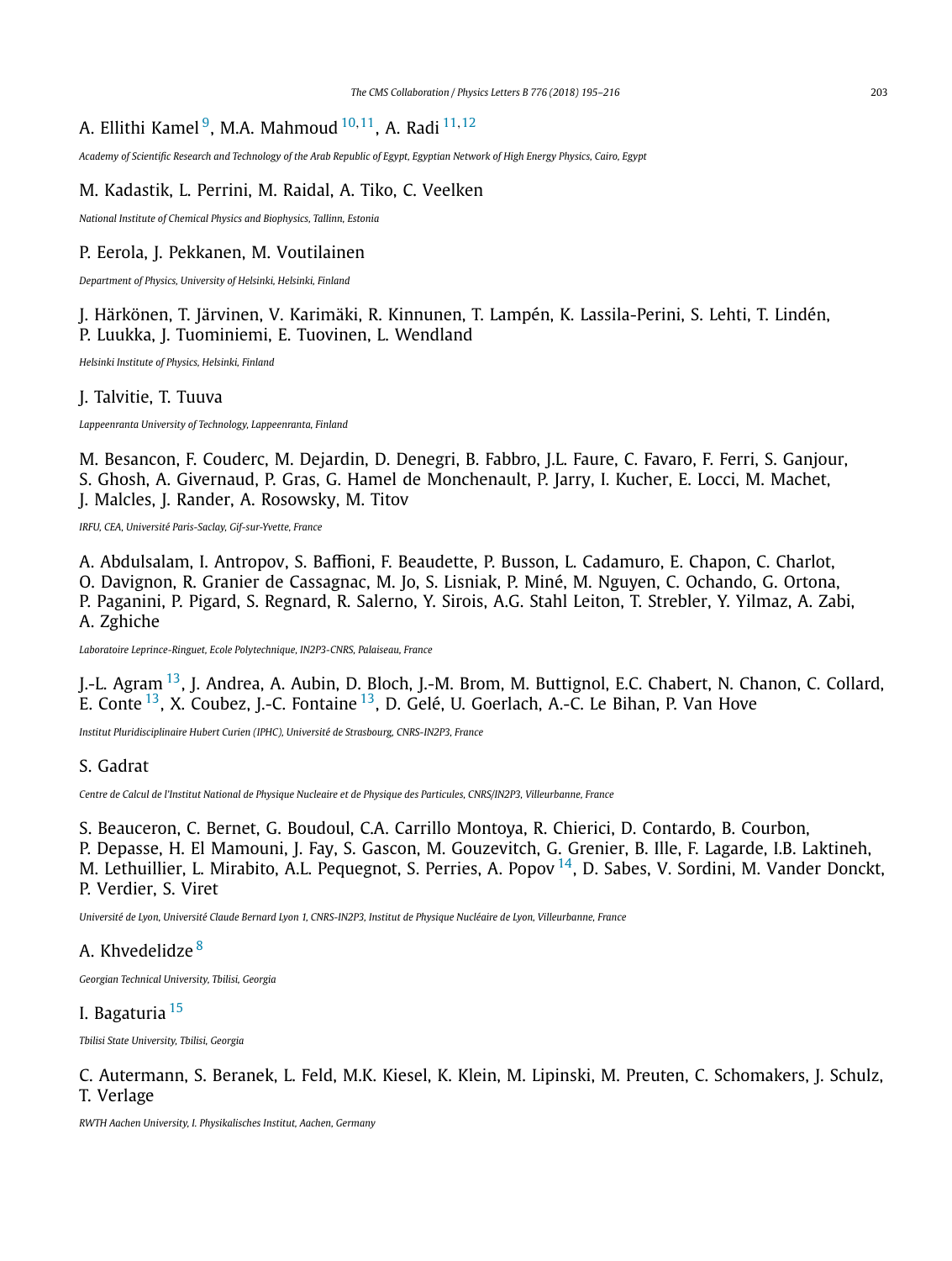A. Albert, M. Brodski, E. Dietz-Laursonn, D. Duchardt, M. Endres, M. Erdmann, S. Erdweg, T. Esch, R. Fischer, A. Güth, M. Hamer, T. Hebbeker, C. Heidemann, K. Hoepfner, S. Knutzen, M. Merschmeyer, A. Meyer, P. Millet, S. Mukherjee, M. Olschewski, K. Padeken, T. Pook, M. Radziej, H. Reithler, M. Rieger, F. Scheuch, L. Sonnenschein, D. Teyssier, S. Thüer

*RWTH Aachen University, III. Physikalisches Institut A, Aachen, Germany*

V. Cherepanov, G. Flügge, B. Kargoll, T. Kress, A. Künsken, J. Lingemann, T. Müller, A. Nehrkorn, A. Nowack, C. Pistone, O. Pooth, A. Stahl [16](#page-20-0)

*RWTH Aachen University, III. Physikalisches Institut B, Aachen, Germany*

M. Aldaya Martin, T. Arndt, C. Asawatangtrakuldee, K. Beernaert, O. Behnke, U. Behrens, A.A. Bin Anuar, K. Borras [17,](#page-20-0) A. Campbell, P. Connor, C. Contreras-Campana, F. Costanza, C. Diez Pardos, G. Dolinska, G. Eckerlin, D. Eckstein, T. Eichhorn, E. Eren, E. Gallo <sup>18</sup>, J. Garay Garcia, A. Geiser, A. Gizhko, J.M. Grados Luyando, A. Grohsjean, P. Gunnellini, A. Harb, J. Hauk, M. Hempel [19,](#page-20-0) H. Jung, A. Kalogeropoulos, O. Karacheban [19,](#page-20-0) M. Kasemann, J. Keaveney, C. Kleinwort, I. Korol, D. Krücker, W. Lange, A. Lelek, T. Lenz, J. Leonard, K. Lipka, A. Lobanov, W. Lohmann <sup>19</sup>, R. Mankel, I.-A. Melzer-Pellmann, A.B. Meyer, G. Mittag, J. Mnich, A. Mussgiller, D. Pitzl, R. Placakyte, A. Raspereza, B. Roland, M.Ö. Sahin, P. Saxena, T. Schoerner-Sadenius, S. Spannagel, N. Stefaniuk, G.P. Van Onsem, R. Walsh, C. Wissing

*Deutsches Elektronen-Synchrotron, Hamburg, Germany*

V. Blobel, M. Centis Vignali, A.R. Draeger, T. Dreyer, E. Garutti, D. Gonzalez, J. Haller, M. Hoffmann, A. Junkes, R. Klanner, R. Kogler, N. Kovalchuk, T. Lapsien, I. Marchesini, D. Marconi, M. Meyer, M. Niedziela, D. Nowatschin, F. Pantaleo [16,](#page-20-0) T. Peiffer, A. Perieanu, C. Scharf, P. Schleper, A. Schmidt, S. Schumann, J. Schwandt, H. Stadie, G. Steinbrück, F.M. Stober, M. Stöver, H. Tholen, D. Troendle, E. Usai, L. Vanelderen, A. Vanhoefer, B. Vormwald

*University of Hamburg, Hamburg, Germany*

M. Akbiyik, C. Barth, S. Baur, C. Baus, J. Berger, E. Butz, R. Caspart, T. Chwalek, F. Colombo, W. De Boer, A. Dierlamm, S. Fink, B. Freund, R. Friese, M. Giffels, A. Gilbert, P. Goldenzweig, D. Haitz, F. Hartmann [16,](#page-20-0) S.M. Heindl, U. Husemann, I. Katkov <sup>14</sup>, S. Kudella, H. Mildner, M.U. Mozer, Th. Müller, M. Plagge, G. Quast, K. Rabbertz, S. Röcker, F. Roscher, M. Schröder, I. Shvetsov, G. Sieber, H.J. Simonis, R. Ulrich, S. Wayand, M. Weber, T. Weiler, S. Williamson, C. Wöhrmann, R. Wolf

*Institut für Experimentelle Kernphysik, Karlsruhe, Germany*

G. Anagnostou, G. Daskalakis, T. Geralis, V.A. Giakoumopoulou, A. Kyriakis, D. Loukas, I. Topsis-Giotis

*Institute of Nuclear and Particle Physics (INPP), NCSR Demokritos, Aghia Paraskevi, Greece*

S. Kesisoglou, A. Panagiotou, N. Saoulidou, E. Tziaferi

*National and Kapodistrian University of Athens, Athens, Greece*

I. Evangelou, G. Flouris, C. Foudas, P. Kokkas, N. Loukas, N. Manthos, I. Papadopoulos, E. Paradas

*University of Ioánnina, Ioánnina, Greece*

N. Filipovic, G. Pasztor

*MTA-ELTE Lendület CMS Particle and Nuclear Physics Group, Eötvös Loránd University, Budapest, Hungary*

G. Bencze, C. Hajdu, D. Horvath  $20$ , F. Sikler, V. Veszpremi, G. Vesztergombi  $21$ , A.J. Zsigmond

*Wigner Research Centre for Physics, Budapest, Hungary*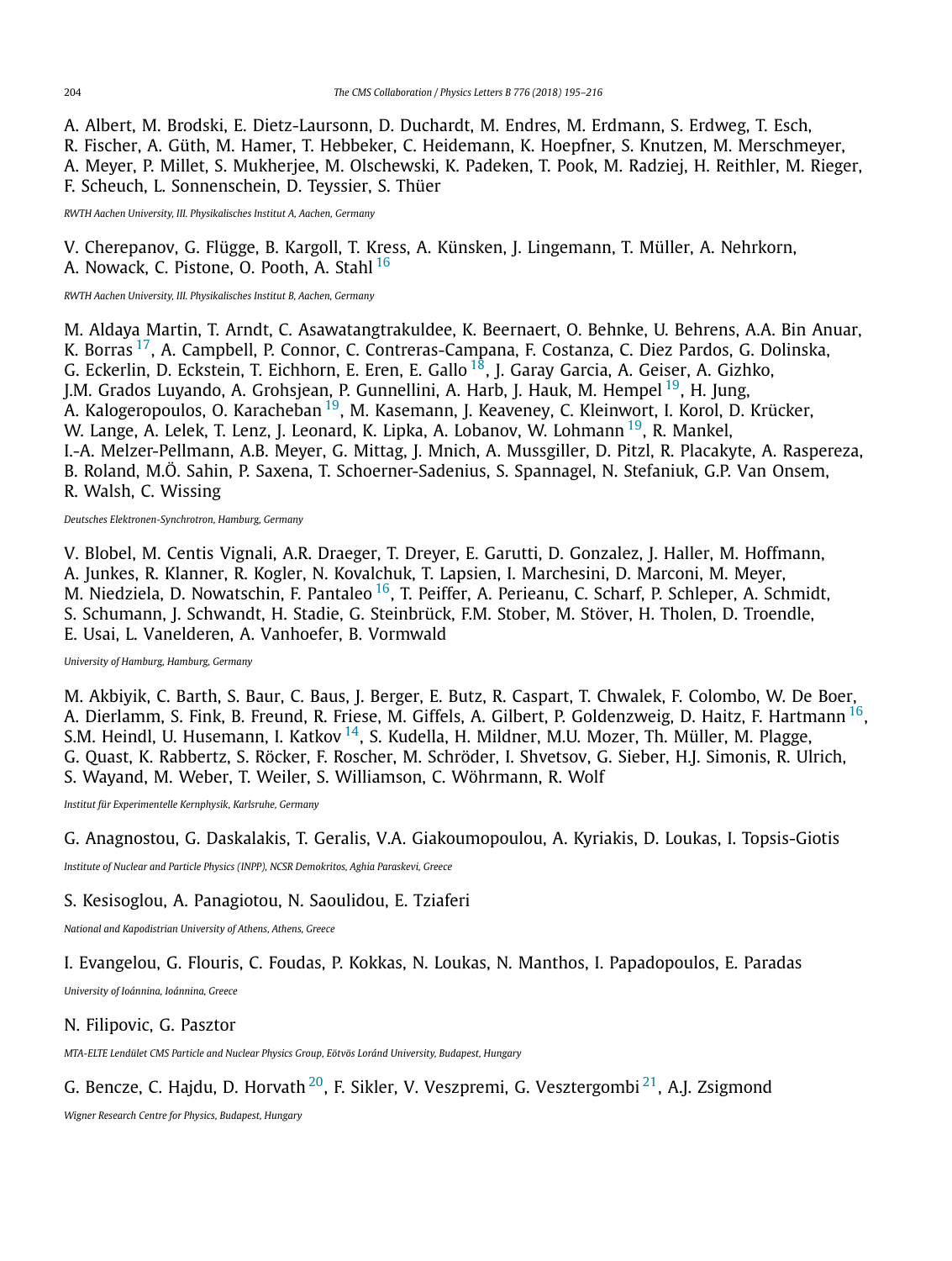# N. Beni, S. Czellar, J. Karancsi [22,](#page-20-0) A. Makovec, J. Molnar, Z. Szillasi

*Institute of Nuclear Research ATOMKI, Debrecen, Hungary*

# M. Bartók [21,](#page-20-0) P. Raics, Z.L. Trocsanyi, B. Ujvari

*Institute of Physics, University of Debrecen, Hungary*

#### J.R. Komaragiri

*Indian Institute of Science (IISc), India*

S. Bahinipati <sup>[23](#page-20-0)</sup>, S. Bhowmik <sup>24</sup>, S. Choudhury <sup>25</sup>, P. Mal, K. Mandal, A. Nayak <sup>26</sup>, D.K. Sahoo <sup>23</sup>, N. Sahoo, S.K. Swain

*National Institute of Science Education and Research, Bhubaneswar, India*

S. Bansal, S.B. Beri, V. Bhatnagar, R. Chawla, U. Bhawandeep, A.K. Kalsi, A. Kaur, M. Kaur, R. Kumar, P. Kumari, A. Mehta, M. Mittal, J.B. Singh, G. Walia

*Panjab University, Chandigarh, India*

Ashok Kumar, A. Bhardwaj, B.C. Choudhary, R.B. Garg, S. Keshri, S. Malhotra, M. Naimuddin, K. Ranjan, R. Sharma, V. Sharma

*University of Delhi, Delhi, India*

R. Bhattacharya, S. Bhattacharya, K. Chatterjee, S. Dey, S. Dutt, S. Dutta, S. Ghosh, N. Majumdar, A. Modak, K. Mondal, S. Mukhopadhyay, S. Nandan, A. Purohit, A. Roy, D. Roy, S. Roy Chowdhury, S. Sarkar, M. Sharan, S. Thakur

*Saha Institute of Nuclear Physics, Kolkata, India*

#### P.K. Behera

*Indian Institute of Technology Madras, Madras, India*

R. Chudasama, D. Dutta, V. Jha, V. Kumar, A.K. Mohanty <sup>16</sup>, P.K. Netrakanti, L.M. Pant, P. Shukla, A. Topkar *Bhabha Atomic Research Centre, Mumbai, India*

T. Aziz, S. Dugad, G. Kole, B. Mahakud, S. Mitra, G.B. Mohanty, B. Parida, N. Sur, B. Sutar

*Tata Institute of Fundamental Research-A, Mumbai, India*

S. Banerjee, R.K. Dewanjee, S. Ganguly, M. Guchait, Sa. Jain, S. Kumar, M. Maity <sup>[24](#page-20-0)</sup>, G. Majumder, K. Mazumdar, T. Sarkar  $^{24}$  $^{24}$  $^{24}$ , N. Wickramage  $^{27}$  $^{27}$  $^{27}$ 

*Tata Institute of Fundamental Research-B, Mumbai, India*

S. Chauhan, S. Dube, V. Hegde, A. Kapoor, K. Kothekar, S. Pandey, A. Rane, S. Sharma

*Indian Institute of Science Education and Research (IISER), Pune, India*

S. Chenarani [28,](#page-20-0) E. Eskandari Tadavani, S.M. Etesami [28,](#page-20-0) M. Khakzad, M. Mohammadi Najafabadi, M. Naseri, S. Paktinat Mehdiabadi [29,](#page-20-0) F. Rezaei Hosseinabadi, B. Safarzadeh [30,](#page-20-0) M. Zeinali

*Institute for Research in Fundamental Sciences (IPM), Tehran, Iran*

#### M. Felcini, M. Grunewald

*University College Dublin, Dublin, Ireland*

M. Abbrescia [a](#page-11-0)*,*[b,](#page-11-0) C. Calabria [a](#page-11-0)*,*[b,](#page-11-0) C. Caputo [a](#page-11-0)*,*[b,](#page-11-0) A. Colaleo [a,](#page-11-0) D. Creanza [a](#page-11-0)*,*[c,](#page-11-0) L. Cristella [a](#page-11-0)*,*[b,](#page-11-0) N. De Filippis [a](#page-11-0)*,*[c,](#page-11-0) M. De Palma [a](#page-11-0)*,*[b,](#page-11-0) L. Fiore [a,](#page-11-0) G. Iaselli [a](#page-11-0)*,*[c,](#page-11-0) G. Maggi [a](#page-11-0)*,*[c,](#page-11-0) M. Maggi [a,](#page-11-0) G. Miniello [a](#page-11-0)*,*[b,](#page-11-0) S. My [a](#page-11-0)*,*[b,](#page-11-0) S. Nuzzo [a](#page-11-0)*,*[b,](#page-11-0)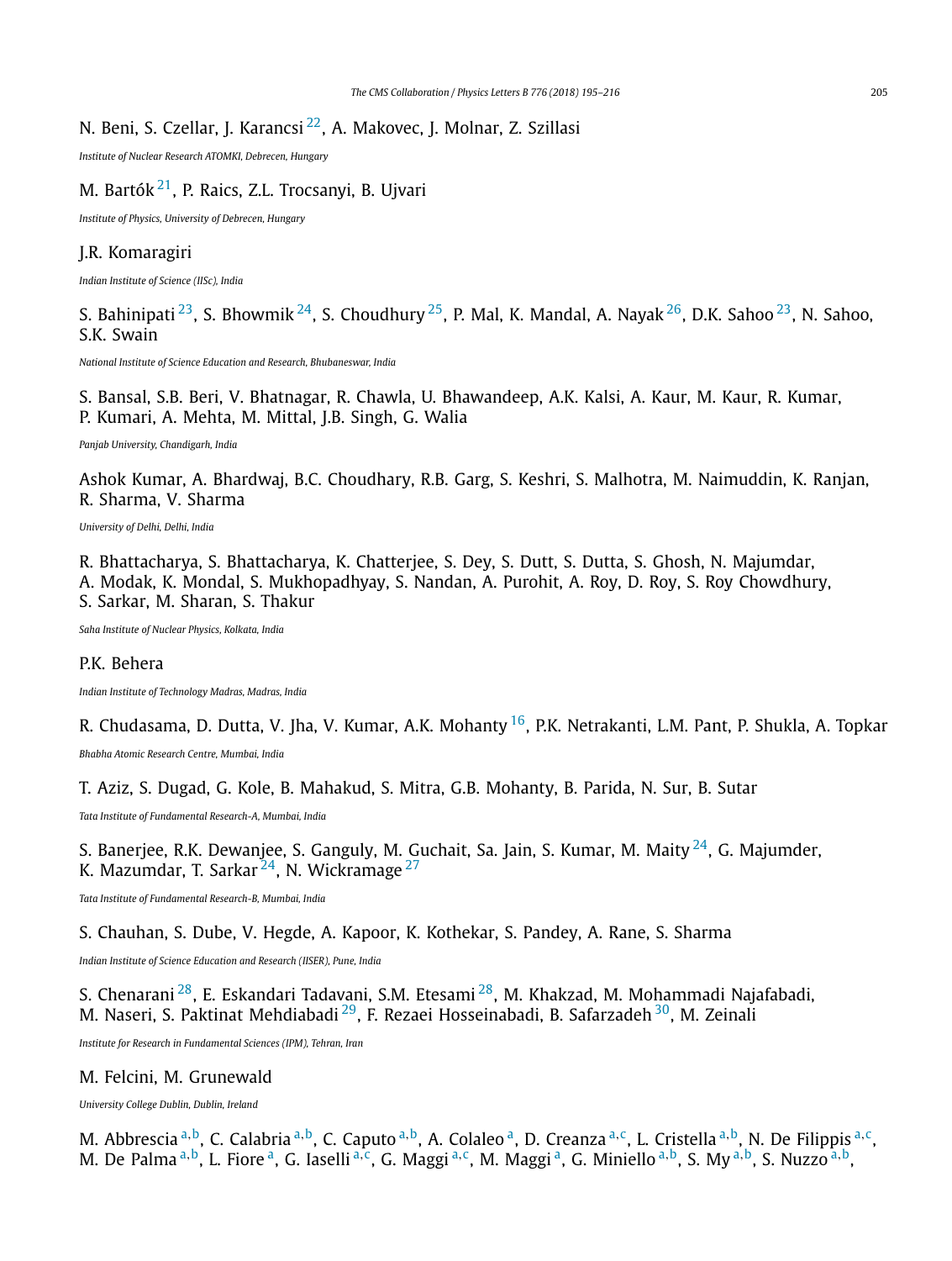<span id="page-11-0"></span>A. Pompili <sup>a</sup>*,*b, G. Pugliese <sup>a</sup>*,*c, R. Radogna <sup>a</sup>*,*b, A. Ranieri a, G. Selvaggi <sup>a</sup>*,*b, A. Sharma a, L. Silvestris <sup>a</sup>*,*[16,](#page-20-0) R. Venditti <sup>a</sup>*,*b, P. Verwilligen <sup>a</sup>

<sup>a</sup> *INFN Sezione di Bari, Bari, Italy* <sup>b</sup> *Università di Bari, Bari, Italy* <sup>c</sup> *Politecnico di Bari, Bari, Italy*

G. Abbiendi a, C. Battilana, D. Bonacorsi <sup>a</sup>*,*b, S. Braibant-Giacomelli <sup>a</sup>*,*b, L. Brigliadori <sup>a</sup>*,*b, R. Campanini <sup>a</sup>*,*b, P. Capiluppi <sup>a</sup>*,*b, A. Castro <sup>a</sup>*,*b, F.R. Cavallo a, S.S. Chhibra <sup>a</sup>*,*b, G. Codispoti <sup>a</sup>*,*b, M. Cuffiani <sup>a</sup>*,*b, G.M. Dallavalle a, F. Fabbri a, A. Fanfani <sup>a</sup>*,*b, D. Fasanella <sup>a</sup>*,*b, P. Giacomelli a, C. Grandi a, L. Guiducci <sup>a</sup>*,*b, S. Marcellini a, G. Masetti a, A. Montanari a, F.L. Navarria <sup>a</sup>*,*b, A. Perrotta a, A.M. Rossi <sup>a</sup>*,*b, T. Rovelli <sup>a</sup>*,*b, G.P. Siroli <sup>a</sup>*,*b, N. Tosi <sup>a</sup>*,*b*,*[16](#page-20-0)

<sup>a</sup> *INFN Sezione di Bologna, Bologna, Italy* <sup>b</sup> *Università di Bologna, Bologna, Italy*

S. Albergo <sup>a</sup>*,*b, S. Costa <sup>a</sup>*,*b, A. Di Mattia a, F. Giordano <sup>a</sup>*,*b, R. Potenza <sup>a</sup>*,*b, A. Tricomi <sup>a</sup>*,*b, C. Tuve <sup>a</sup>*,*<sup>b</sup>

<sup>a</sup> *INFN Sezione di Catania, Catania, Italy*

<sup>b</sup> *Università di Catania, Catania, Italy*

G. Barbagli a, V. Ciulli <sup>a</sup>*,*b, C. Civinini a, R. D'Alessandro <sup>a</sup>*,*b, E. Focardi <sup>a</sup>*,*b, P. Lenzi <sup>a</sup>*,*b, M. Meschini a, S. Paoletti a, L. Russo <sup>a</sup>*,*[31](#page-21-0), G. Sguazzoni a, D. Strom a, L. Viliani <sup>a</sup>*,*b*,*[16](#page-20-0)

<sup>a</sup> *INFN Sezione di Firenze, Firenze, Italy* <sup>b</sup> *Università di Firenze, Firenze, Italy*

#### L. Benussi, S. Bianco, F. Fabbri, D. Piccolo, F. Primavera [16](#page-20-0)

*INFN Laboratori Nazionali di Frascati, Frascati, Italy*

V. Calvelli<sup>a,b</sup>, F. Ferro<sup>a</sup>, M.R. Monge<sup>a,b</sup>, E. Robutti<sup>a</sup>, S. Tosi<sup>a,b</sup>

<sup>a</sup> *INFN Sezione di Genova, Genova, Italy*

<sup>b</sup> *Università di Genova, Genova, Italy*

L. Brianza <sup>a</sup>*,*b*,*[16,](#page-20-0) F. Brivio <sup>a</sup>*,*b, V. Ciriolo, M.E. Dinardo <sup>a</sup>*,*b, S. Fiorendi <sup>a</sup>*,*b*,*[16](#page-20-0), S. Gennai a, A. Ghezzi <sup>a</sup>*,*b, P. Govoni <sup>a</sup>*,*b, M. Malberti <sup>a</sup>*,*b, S. Malvezzi a, R.A. Manzoni <sup>a</sup>*,*b, D. Menasce a, L. Moroni a, M. Paganoni <sup>a</sup>*,*b, D. Pedrini a, S. Pigazzini <sup>a</sup>*,*b, S. Ragazzi <sup>a</sup>*,*b, T. Tabarelli de Fatis <sup>a</sup>*,*<sup>b</sup>

<sup>a</sup> *INFN Sezione di Milano-Bicocca, Milano, Italy* <sup>b</sup> *Università di Milano-Bicocca, Milano, Italy*

S. Buontempo a, N. Cavallo <sup>a</sup>*,*c, G. De Nardo, S. Di Guida <sup>a</sup>*,*d*,*[16,](#page-20-0) M. Esposito <sup>a</sup>*,*b, F. Fabozzi <sup>a</sup>*,*c, F. Fienga <sup>a</sup>*,*b, A.O.M. Iorio <sup>a</sup>*,*b, G. Lanza a, L. Lista a, S. Meola <sup>a</sup>*,*d*,*[16,](#page-20-0) P. Paolucci <sup>a</sup>*,*[16,](#page-20-0) C. Sciacca <sup>a</sup>*,*b, F. Thyssen <sup>a</sup>

<sup>a</sup> *INFN Sezione di Napoli, Napoli, Italy*

<sup>b</sup> *Università di Napoli 'Federico II', Napoli, Italy*

<sup>c</sup> *Università della Basilicata, Potenza, Italy*

<sup>d</sup> *Università G. Marconi, Roma, Italy*

P. Azzi <sup>a</sup>*,*[16,](#page-20-0) N. Bacchetta a, L. Benato <sup>a</sup>*,*b, D. Bisello <sup>a</sup>*,*b, A. Boletti <sup>a</sup>*,*b, M. Dall'Osso <sup>a</sup>*,*b, P. De Castro Manzano<sup>a</sup>, T. Dorigo<sup>a</sup>, U. Dosselli<sup>a</sup>, F. Gasparini<sup>a,b</sup>, U. Gasparini<sup>a,b</sup>, A. Gozzelino<sup>a</sup>, M. Gulmini <sup>a</sup>*,*[32,](#page-21-0) S. Lacaprara a, M. Margoni <sup>a</sup>*,*b, G. Maron <sup>a</sup>*,*[32,](#page-21-0) A.T. Meneguzzo <sup>a</sup>*,*b, M. Michelotto a, J. Pazzini <sup>a</sup>*,*b, N. Pozzobon <sup>a</sup>*,*b, P. Ronchese <sup>a</sup>*,*b, F. Simonetto <sup>a</sup>*,*b, E. Torassa a, M. Zanetti <sup>a</sup>*,*b, P. Zotto <sup>a</sup>*,*b, G. Zumerle <sup>a</sup>*,*<sup>b</sup>

<sup>a</sup> *INFN Sezione di Padova, Padova, Italy*

<sup>b</sup> *Università di Padova, Padova, Italy*

<sup>c</sup> *Università di Trento, Trento, Italy*

```
A. Braghieri a, F. Fallavollita a,b, A. Magnani a,b, P. Montagna a,b, S.P. Ratti a,b, V. Re a, C. Riccardi a,b,
P. Salvini a, I. Vai a,b, P. Vitulo a,b
```
<sup>a</sup> *INFN Sezione di Pavia, Pavia, Italy*

<sup>b</sup> *Università di Pavia, Pavia, Italy*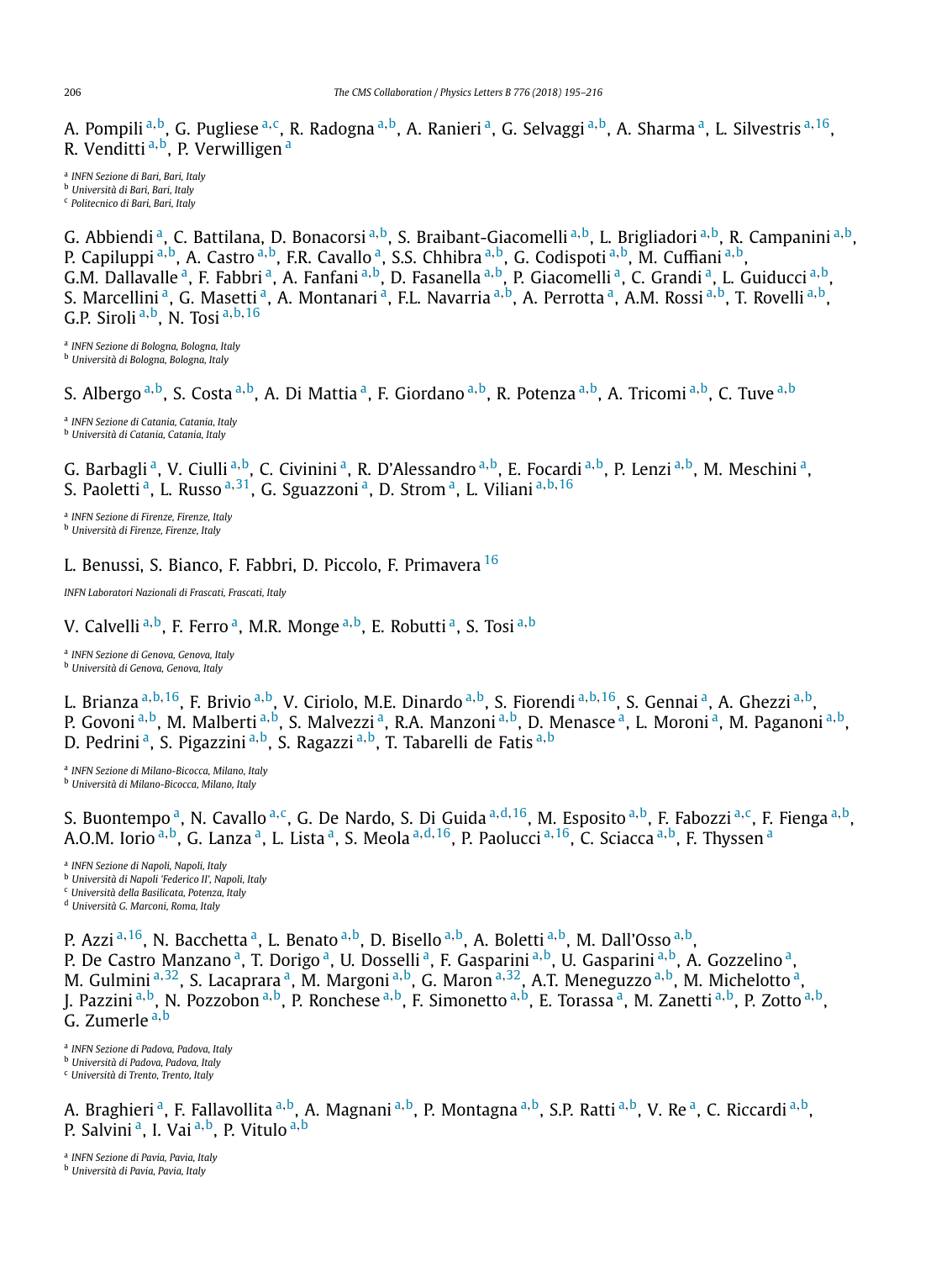L. Alunni Solestizi <sup>a</sup>*,*b, G.M. Bilei a, D. Ciangottini <sup>a</sup>*,*b, L. Fanò <sup>a</sup>*,*b, P. Lariccia <sup>a</sup>*,*b, R. Leonardi <sup>a</sup>*,*b, G. Mantovani <sup>a</sup>*,*b, V. Mariani <sup>a</sup>*,*b, M. Menichelli a, A. Saha a, A. Santocchia <sup>a</sup>*,*<sup>b</sup>

<sup>a</sup> *INFN Sezione di Perugia, Perugia, Italy* <sup>b</sup> *Università di Perugia, Perugia, Italy*

K. Androsov a<sup>,31</sup>, P. Azzurri a, <sup>16</sup>, G. Bagliesi <sup>a</sup>, J. Bernardini <sup>a</sup>, T. Boccali <sup>a</sup>, R. Castaldi <sup>a</sup>, M.A. Ciocci <sup>a, 31</sup>, R. Dell'Orso a, S. Donato <sup>a</sup>*,*c, G. Fedi, A. Giassi a, M.T. Grippo <sup>a</sup>*,*[31,](#page-21-0) F. Ligabue <sup>a</sup>*,*c, T. Lomtadze a, L. Martini <sup>a</sup>*,*b, A. Messineo <sup>a</sup>*,*b, F. Palla a, A. Rizzi <sup>a</sup>*,*b, A. Savoy-Navarro <sup>a</sup>*,*[33,](#page-21-0) P. Spagnolo a, R. Tenchini a, G. Tonelli <sup>a</sup>*,*b, A. Venturi<sup>a</sup>, P.G. Verdini<sup>a</sup>

<sup>a</sup> *INFN Sezione di Pisa, Pisa, Italy*

<sup>b</sup> *Università di Pisa, Pisa, Italy* <sup>c</sup> *Scuola Normale Superiore di Pisa, Pisa, Italy*

L. Barone <sup>a</sup>*,*b, F. Cavallari a, M. Cipriani <sup>a</sup>*,*b, D. Del Re <sup>a</sup>*,*b*,*[16,](#page-20-0) M. Diemoz a, S. Gelli <sup>a</sup>*,*b, E. Longo <sup>a</sup>*,*b, F. Margaroli <sup>a</sup>*,*b, B. Marzocchi <sup>a</sup>*,*b, P. Meridiani a, G. Organtini <sup>a</sup>*,*b, R. Paramatti a, F. Preiato <sup>a</sup>*,*b, S. Rahatlou <sup>a</sup>*,*b, C. Rovelli a, F. Santanastasio <sup>a</sup>*,*<sup>b</sup>

<sup>a</sup> *INFN Sezione di Roma, Roma, Italy*

<sup>b</sup> *Università di Roma, Roma, Italy*

N. Amapane <sup>a</sup>*,*b, R. Arcidiacono <sup>a</sup>*,*c*,*[16,](#page-20-0) S. Argiro <sup>a</sup>*,*b, M. Arneodo <sup>a</sup>*,*c, N. Bartosik a, R. Bellan <sup>a</sup>*,*b, C. Biino a, N. Cartiglia a, F. Cenna <sup>a</sup>*,*b, M. Costa <sup>a</sup>*,*b, R. Covarelli <sup>a</sup>*,*b, A. Degano <sup>a</sup>*,*b, N. Demaria a, L. Finco <sup>a</sup>*,*b, B. Kiani <sup>a</sup>*,*b, C. Mariotti<sup>a</sup>, S. Maselli<sup>a</sup>, E. Migliore<sup>a,b</sup>, V. Monaco<sup>a,b</sup>, E. Monteil<sup>a,b</sup>, M. Monteno<sup>a</sup>, M.M. Obertino<sup>a,b</sup>, L. Pacher <sup>a</sup>*,*b, N. Pastrone a, M. Pelliccioni a, G.L. Pinna Angioni <sup>a</sup>*,*b, F. Ravera <sup>a</sup>*,*b, A. Romero <sup>a</sup>*,*b, M. Ruspa <sup>a</sup>*,*c, R. Sacchi <sup>a</sup>*,*b, K. Shchelina <sup>a</sup>*,*b, V. Sola a, A. Solano <sup>a</sup>*,*b, A. Staiano a, P. Traczyk <sup>a</sup>*,*<sup>b</sup>

<sup>a</sup> *INFN Sezione di Torino, Torino, Italy*

<sup>b</sup> *Università di Torino, Torino, Italy*

<sup>c</sup> *Università del Piemonte Orientale, Novara, Italy*

#### S. Belforte<sup>a</sup>, M. Casarsa<sup>a</sup>, F. Cossutti<sup>a</sup>, G. Della Ricca<sup>a,b</sup>, A. Zanetti<sup>a</sup>

<sup>a</sup> *INFN Sezione di Trieste, Trieste, Italy* <sup>b</sup> *Università di Trieste, Trieste, Italy*

#### D.H. Kim, G.N. Kim, M.S. Kim, S. Lee, S.W. Lee, Y.D. Oh, S. Sekmen, D.C. Son, Y.C. Yang

*Kyungpook National University, Daegu, Republic of Korea*

#### A. Lee

*Chonbuk National University, Jeonju, Republic of Korea*

#### H. Kim

*Chonnam National University, Institute for Universe and Elementary Particles, Kwangju, Republic of Korea*

# J.A. Brochero Cifuentes, T.J. Kim

*Hanyang University, Seoul, Republic of Korea*

S. Cho, S. Choi, Y. Go, D. Gyun, S. Ha, B. Hong, Y. Jo, Y. Kim, K. Lee, K.S. Lee, S. Lee, J. Lim, S.K. Park, Y. Roh *Korea University, Seoul, Republic of Korea*

#### J. Almond, J. Kim, H. Lee, S.B. Oh, B.C. Radburn-Smith, S.h. Seo, U.K. Yang, H.D. Yoo, G.B. Yu

*Seoul National University, Seoul, Republic of Korea*

## M. Choi, H. Kim, J.H. Kim, J.S.H. Lee, I.C. Park, G. Ryu, M.S. Ryu

*University of Seoul, Seoul, Republic of Korea*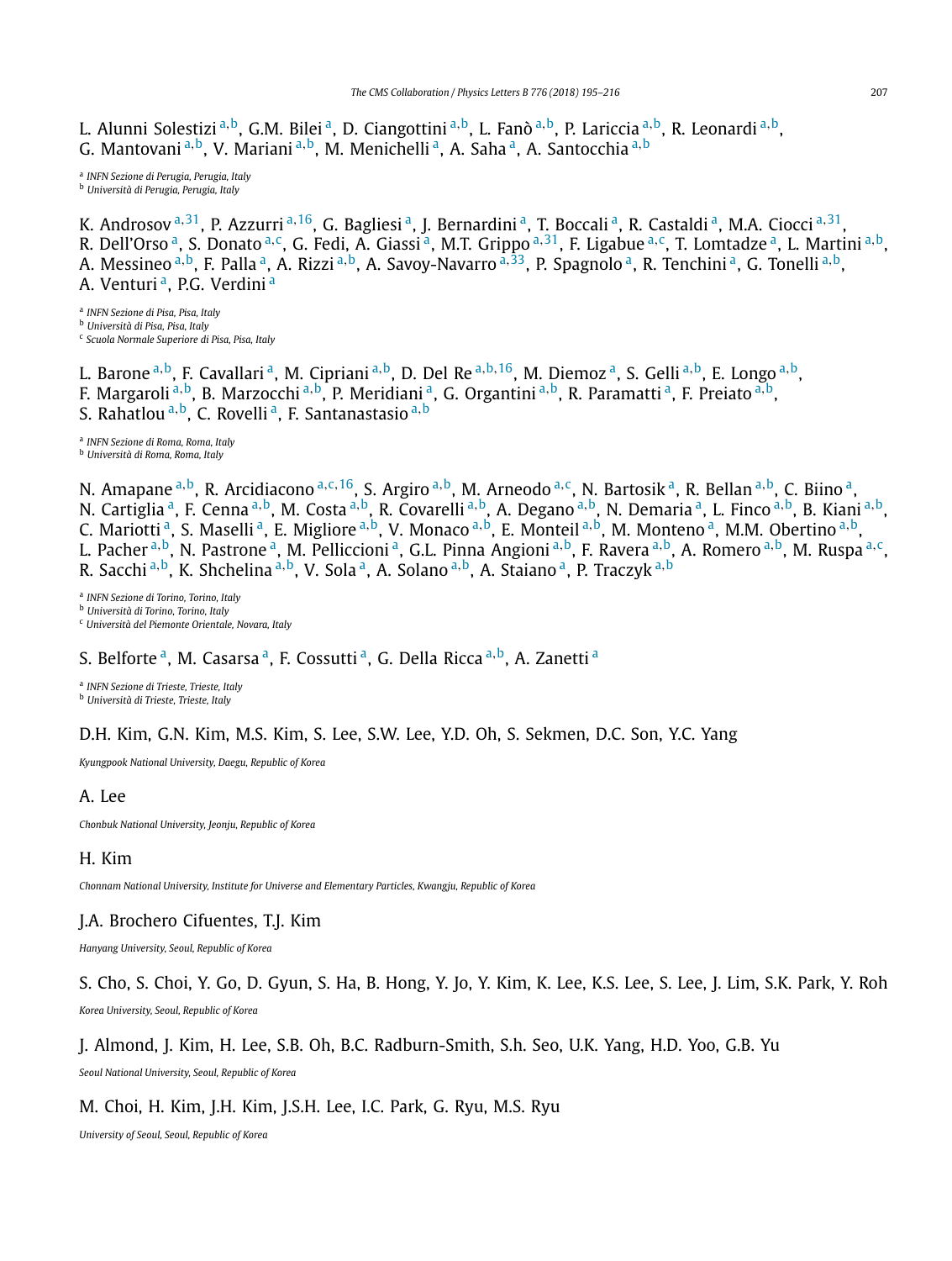#### Y. Choi, J. Goh, C. Hwang, J. Lee, I. Yu

*Sungkyunkwan University, Suwon, Republic of Korea*

#### V. Dudenas, A. Juodagalvis, J. Vaitkus

*Vilnius University, Vilnius, Lithuania*

# I. Ahmed, Z.A. Ibrahim, M.A.B. Md Ali  $^{34}$ , F. Mohamad Idris  $^{35}$  $^{35}$  $^{35}$ , W.A.T. Wan Abdullah, M.N. Yusli, Z. Zolkapli

*National Centre for Particle Physics, Universiti Malaya, Kuala Lumpur, Malaysia*

# H. Castilla-Valdez, E. De La Cruz-Burelo, I. Heredia-De La Cruz<sup>36</sup>, A. Hernandez-Almada, R. Lopez-Fernandez, R. Magaña Villalba, J. Mejia Guisao, A. Sanchez-Hernandez

*Centro de Investigacion y de Estudios Avanzados del IPN, Mexico City, Mexico*

#### S. Carrillo Moreno, C. Oropeza Barrera, F. Vazquez Valencia

*Universidad Iberoamericana, Mexico City, Mexico*

#### S. Carpinteyro, I. Pedraza, H.A. Salazar Ibarguen, C. Uribe Estrada

*Benemerita Universidad Autonoma de Puebla, Puebla, Mexico*

#### A. Morelos Pineda

*Universidad Autónoma de San Luis Potosí, San Luis Potosí, Mexico*

#### D. Krofcheck

*University of Auckland, Auckland, New Zealand*

#### P.H. Butler

*University of Canterbury, Christchurch, New Zealand*

A. Ahmad, M. Ahmad, Q. Hassan, H.R. Hoorani, W.A. Khan, A. Saddique, M.A. Shah, M. Shoaib, M. Waqas

*National Centre for Physics, Quaid-I-Azam University, Islamabad, Pakistan*

H. Bialkowska, M. Bluj, B. Boimska, T. Frueboes, M. Górski, M. Kazana, K. Nawrocki, K. Romanowska-Rybinska, M. Szleper, P. Zalewski

*National Centre for Nuclear Research, Swierk, Poland*

K. Bunkowski, A. Byszuk<sup>[37](#page-21-0)</sup>, K. Doroba, A. Kalinowski, M. Konecki, J. Krolikowski, M. Misiura, M. Olszewski, M. Walczak

*Institute of Experimental Physics, Faculty of Physics, University of Warsaw, Warsaw, Poland*

P. Bargassa, C. Beirão Da Cruz E Silva, B. Calpas, A. Di Francesco, P. Faccioli, P.G. Ferreira Parracho, M. Gallinaro, J. Hollar, N. Leonardo, L. Lloret Iglesias, M.V. Nemallapudi, J. Rodrigues Antunes, J. Seixas, O. Toldaiev, D. Vadruccio, J. Varela

*Laboratório de Instrumentação e Física Experimental de Partículas, Lisboa, Portugal*

S. Afanasiev, P. Bunin, M. Gavrilenko, I. Golutvin, I. Gorbunov, A. Kamenev, V. Karjavin, A. Lanev, A. Malakhov, V. Matveev [38](#page-21-0)*,*[39,](#page-21-0) V. Palichik, V. Perelygin, S. Shmatov, S. Shulha, N. Skatchkov, V. Smirnov, N. Voytishin, A. Zarubin

*Joint Institute for Nuclear Research, Dubna, Russia*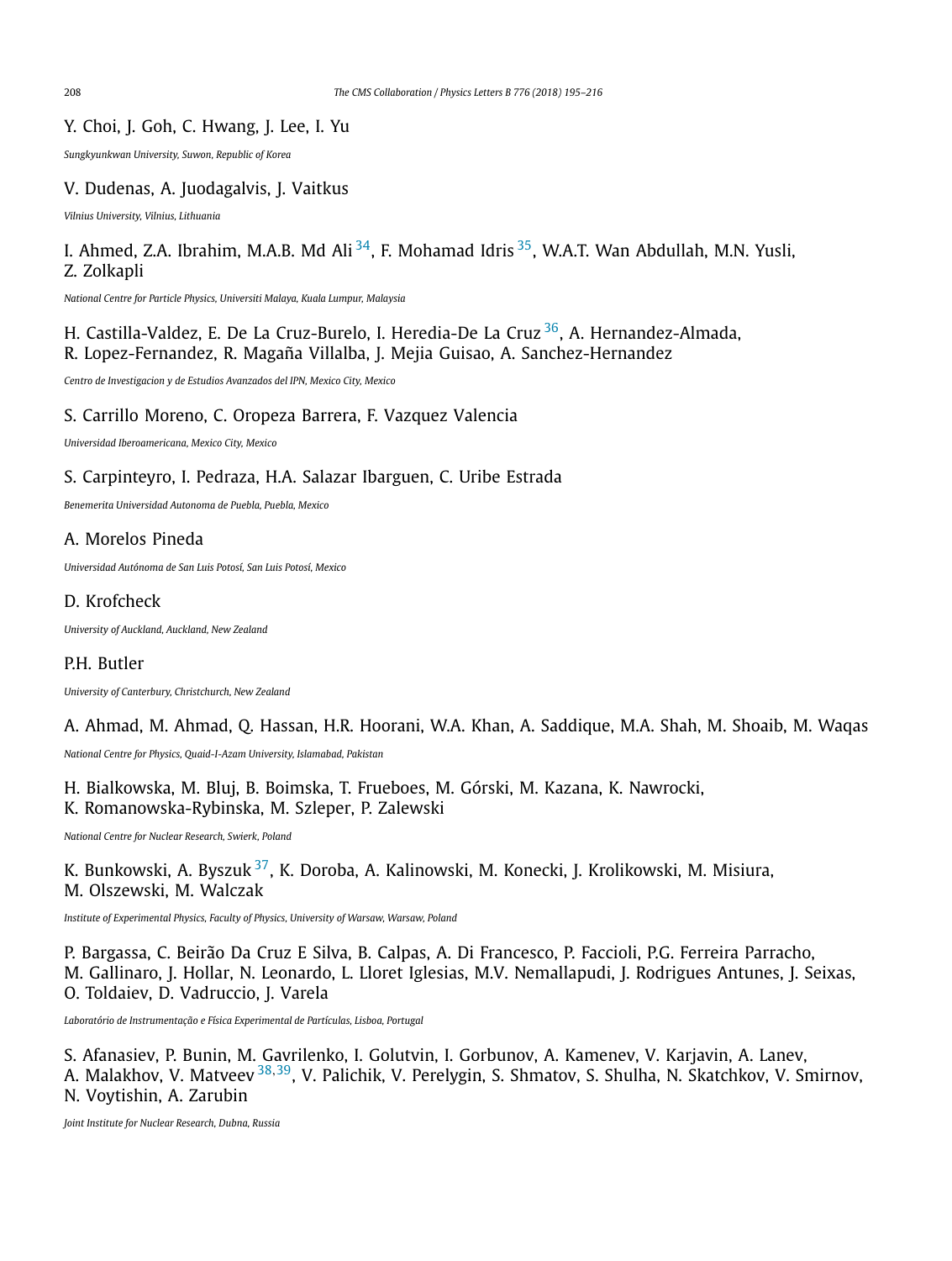# L. Chtchipounov, V. Golovtsov, Y. Ivanov, V. Kim<sup>40</sup>, E. Kuznetsova<sup>41</sup>, V. Murzin, V. Oreshkin, V. Sulimov, A. Vorobyev

*Petersburg Nuclear Physics Institute, Gatchina (St. Petersburg), Russia*

#### Yu. Andreev, A. Dermenev, S. Gninenko, N. Golubev, A. Karneyeu, M. Kirsanov, N. Krasnikov, A. Pashenkov, D. Tlisov, A. Toropin

*Institute for Nuclear Research, Moscow, Russia*

## V. Epshteyn, V. Gavrilov, N. Lychkovskaya, V. Popov, I. Pozdnyakov, G. Safronov, A. Spiridonov, M. Toms, E. Vlasov, A. Zhokin

*Institute for Theoretical and Experimental Physics, Moscow, Russia*

#### T. Aushey, A. Bylinkin [39](#page-21-0)

*Moscow Institute of Physics and Technology, Moscow, Russia*

# M. Chadeeva [42,](#page-21-0) E. Popova, E. Tarkovskii

*National Research Nuclear University 'Moscow Engineering Physics Institute' (MEPhI), Moscow, Russia*

# V. Andreev, M. Azarkin [39](#page-21-0), I. Dremin [39,](#page-21-0) M. Kirakosyan, A. Leonidov [39,](#page-21-0) A. Terkulov

*P.N. Lebedev Physical Institute, Moscow, Russia*

A. Baskakov, A. Belyaev, E. Boos, A. Demiyanov, A. Ershov, A. Gribushin, O. Kodolova, V. Korotkikh, I. Lokhtin, I. Miagkov, S. Obraztsov, S. Petrushanko, V. Savrin, A. Snigirev, I. Vardanyan

*Skobeltsyn Institute of Nuclear Physics, Lomonosov Moscow State University, Moscow, Russia*

## V. Blinov<sup>[43](#page-21-0)</sup>, Y. Skovpen<sup>43</sup>, D. Shtol<sup>43</sup>

*Novosibirsk State University (NSU), Novosibirsk, Russia*

I. Azhgirey, I. Bayshev, S. Bitioukov, D. Elumakhov, V. Kachanov, A. Kalinin, D. Konstantinov, V. Krychkine, V. Petrov, R. Ryutin, A. Sobol, S. Troshin, N. Tyurin, A. Uzunian, A. Volkov

*State Research Center of Russian Federation, Institute for High Energy Physics, Protvino, Russia*

# P. Adzic [44,](#page-21-0) P. Cirkovic, D. Devetak, M. Dordevic, J. Milosevic, V. Rekovic

*University of Belgrade, Faculty of Physics and Vinca Institute of Nuclear Sciences, Belgrade, Serbia*

J. Alcaraz Maestre, M. Barrio Luna, E. Calvo, M. Cerrada, M. Chamizo Llatas, N. Colino, B. De La Cruz, A. Delgado Peris, A. Escalante Del Valle, C. Fernandez Bedoya, J.P. Fernández Ramos, J. Flix, M.C. Fouz, P. Garcia-Abia, O. Gonzalez Lopez, S. Goy Lopez, J.M. Hernandez, M.I. Josa, E. Navarro De Martino, A. Pérez-Calero Yzquierdo, J. Puerta Pelayo, A. Quintario Olmeda, I. Redondo, L. Romero, M.S. Soares

*Centro de Investigaciones Energéticas Medioambientales y Tecnológicas (CIEMAT), Madrid, Spain*

#### J.F. de Trocóniz, M. Missiroli, D. Moran

*Universidad Autónoma de Madrid, Madrid, Spain*

J. Cuevas, J. Fernandez Menendez, I. Gonzalez Caballero, J.R. González Fernández, E. Palencia Cortezon, S. Sanchez Cruz, I. Suárez Andrés, P. Vischia, J.M. Vizan Garcia

*Universidad de Oviedo, Oviedo, Spain*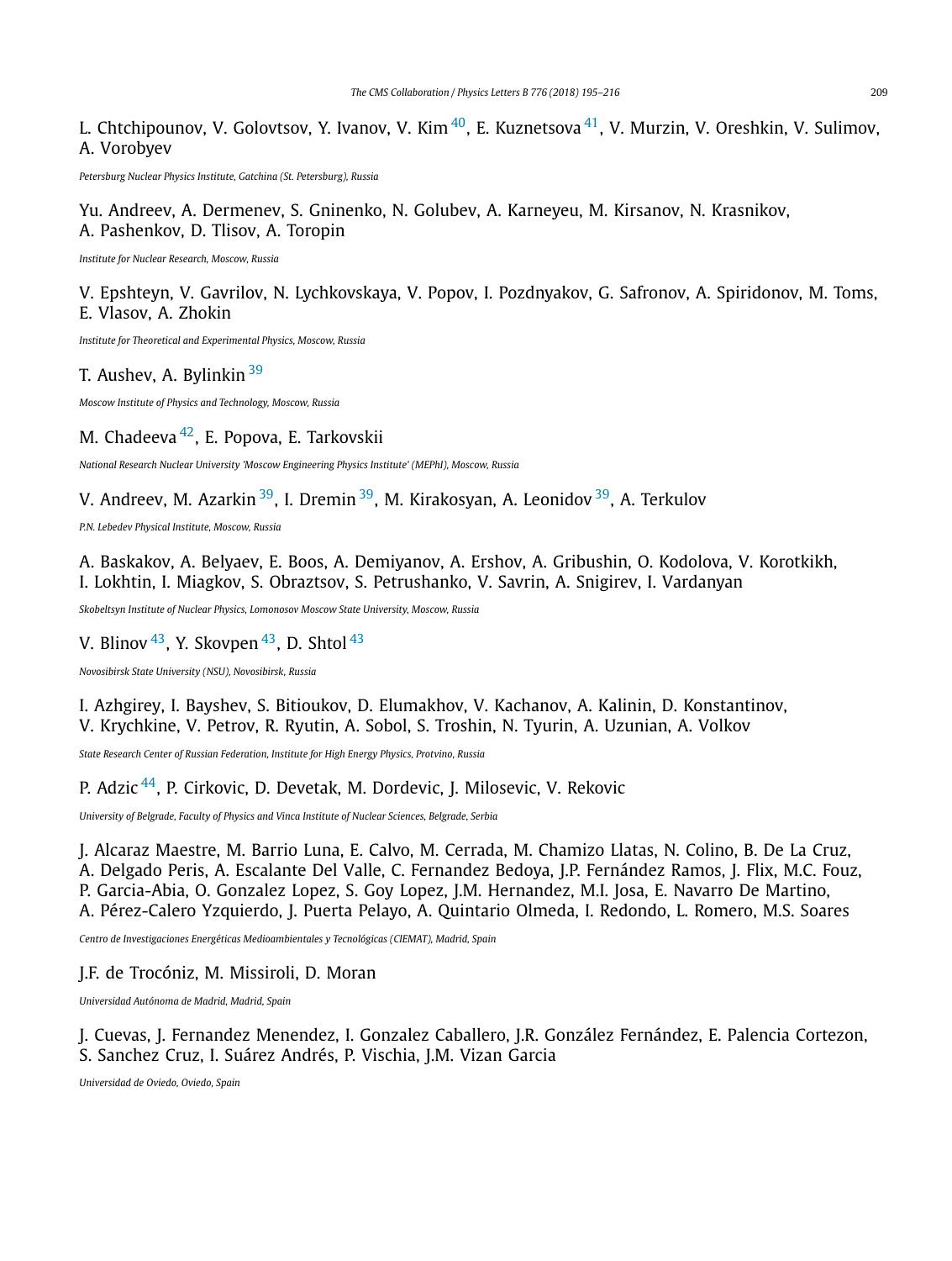I.J. Cabrillo, A. Calderon, E. Curras, M. Fernandez, J. Garcia-Ferrero, G. Gomez, A. Lopez Virto, J. Marco, C. Martinez Rivero, F. Matorras, J. Piedra Gomez, T. Rodrigo, A. Ruiz-Jimeno, L. Scodellaro, N. Trevisani, I. Vila, R. Vilar Cortabitarte

*Instituto de Física de Cantabria (IFCA), CSIC-Universidad de Cantabria, Santander, Spain*

D. Abbaneo, E. Auffray, G. Auzinger, P. Baillon, A.H. Ball, D. Barney, P. Bloch, A. Bocci, C. Botta, T. Camporesi, R. Castello, M. Cepeda, G. Cerminara, Y. Chen, D. d'Enterria, A. Dabrowski, V. Daponte, A. David, M. De Gruttola, A. De Roeck, E. Di Marco [45,](#page-21-0) M. Dobson, B. Dorney, T. du Pree, D. Duggan, M. Dünser, N. Dupont, A. Elliott-Peisert, P. Everaerts, S. Fartoukh, G. Franzoni, J. Fulcher, W. Funk, D. Gigi, K. Gill, M. Girone, F. Glege, D. Gulhan, S. Gundacker, M. Guthoff, P. Harris, J. Hegeman, V. Innocente, P. Janot, J. Kieseler, H. Kirschenmann, V. Knünz, A. Kornmayer [16](#page-20-0), M.J. Kortelainen, K. Kousouris, M. Krammer<sup>1</sup>, C. Lange, P. Lecoq, C. Lourenço, M.T. Lucchini, L. Malgeri, M. Mannelli, A. Martelli, F. Meijers, J.A. Merlin, S. Mersi, E. Meschi, P. Milenovic [46](#page-21-0), F. Moortgat, S. Morovic, M. Mulders, H. Neugebauer, S. Orfanelli, L. Orsini, L. Pape, E. Perez, M. Peruzzi, A. Petrilli, G. Petrucciani, A. Pfeiffer, M. Pierini, A. Racz, T. Reis, G. Rolandi [47](#page-21-0), M. Rovere, H. Sakulin, J.B. Sauvan, C. Schäfer, C. Schwick, M. Seidel, A. Sharma, P. Silva, P. Sphicas <sup>48</sup>, J. Steggemann, M. Stoye, Y. Takahashi, M. Tosi, D. Treille, A. Triossi, A. Tsirou, V. Veckalns <sup>[49](#page-21-0)</sup>, G.I. Veres <sup>21</sup>, M. Verweij, N. Wardle, H.K. Wöhri, A. Zagozdzinska <sup>37</sup>, W.D. Zeuner

*CERN, European Organization for Nuclear Research, Geneva, Switzerland*

W. Bertl, K. Deiters, W. Erdmann, R. Horisberger, Q. Ingram, H.C. Kaestli, D. Kotlinski, U. Langenegger, T. Rohe, S.A. Wiederkehr

*Paul Scherrer Institut, Villigen, Switzerland*

F. Bachmair, L. Bäni, L. Bianchini, B. Casal, G. Dissertori, M. Dittmar, M. Donegà, C. Grab, C. Heidegger, D. Hits, J. Hoss, G. Kasieczka, W. Lustermann, B. Mangano, M. Marionneau, P. Martinez Ruiz del Arbol, M. Masciovecchio, M.T. Meinhard, D. Meister, F. Micheli, P. Musella, F. Nessi-Tedaldi, F. Pandolfi, J. Pata, F. Pauss, G. Perrin, L. Perrozzi, M. Quittnat, M. Rossini, M. Schönenberger, A. Starodumov<sup>50</sup>, V.R. Tavolaro, K. Theofilatos, R. Wallny

*Institute for Particle Physics, ETH Zurich, Zurich, Switzerland*

T.K. Aarrestad, C. Amsler<sup>51</sup>, L. Caminada, M.F. Canelli, A. De Cosa, C. Galloni, A. Hinzmann, T. Hreus, B. Kilminster, J. Ngadiuba, D. Pinna, G. Rauco, P. Robmann, D. Salerno, C. Seitz, Y. Yang, A. Zucchetta

*Universität Zürich, Zurich, Switzerland*

V. Candelise, T.H. Doan, Sh. Jain, R. Khurana, M. Konyushikhin, C.M. Kuo, W. Lin, A. Pozdnyakov, S.S. Yu

*National Central University, Chung-Li, Taiwan*

Arun Kumar, P. Chang, Y.H. Chang, Y. Chao, K.F. Chen, P.H. Chen, F. Fiori, W.-S. Hou, Y. Hsiung, Y.F. Liu, R.-S. Lu, M. Miñano Moya, E. Paganis, A. Psallidas, J.f. Tsai

*National Taiwan University (NTU), Taipei, Taiwan*

B. Asavapibhop, G. Singh, N. Srimanobhas, N. Suwonjandee

*Chulalongkorn University, Faculty of Science, Department of Physics, Bangkok, Thailand*

A. Adiguzel, M.N. Bakirci <sup>52</sup>, S. Cerci <sup>53</sup>, S. Damarseckin, Z.S. Demiroglu, C. Dozen, I. Dumanoglu, S. Girgis, G. Gokbulut, Y. Guler, I. Hos <sup>54</sup>, E.E. Kangal <sup>55</sup>, O. Kara, A. Kayis Topaksu, U. Kiminsu, M. Oglakci, G. Onengut <sup>56</sup>, K. Ozdemir <sup>57</sup>, B. Tali <sup>53</sup>, S. Turkcapar, I.S. Zorbakir, C. Zorbilmez

*Cukurova University - Physics Department, Science and Art Faculty, Turkey*

B. Bilin, S. Bilmis, B. Isildak [58,](#page-21-0) G. Karapinar [59,](#page-21-0) M. Yalvac, M. Zeyrek

*Middle East Technical University, Physics Department, Ankara, Turkey*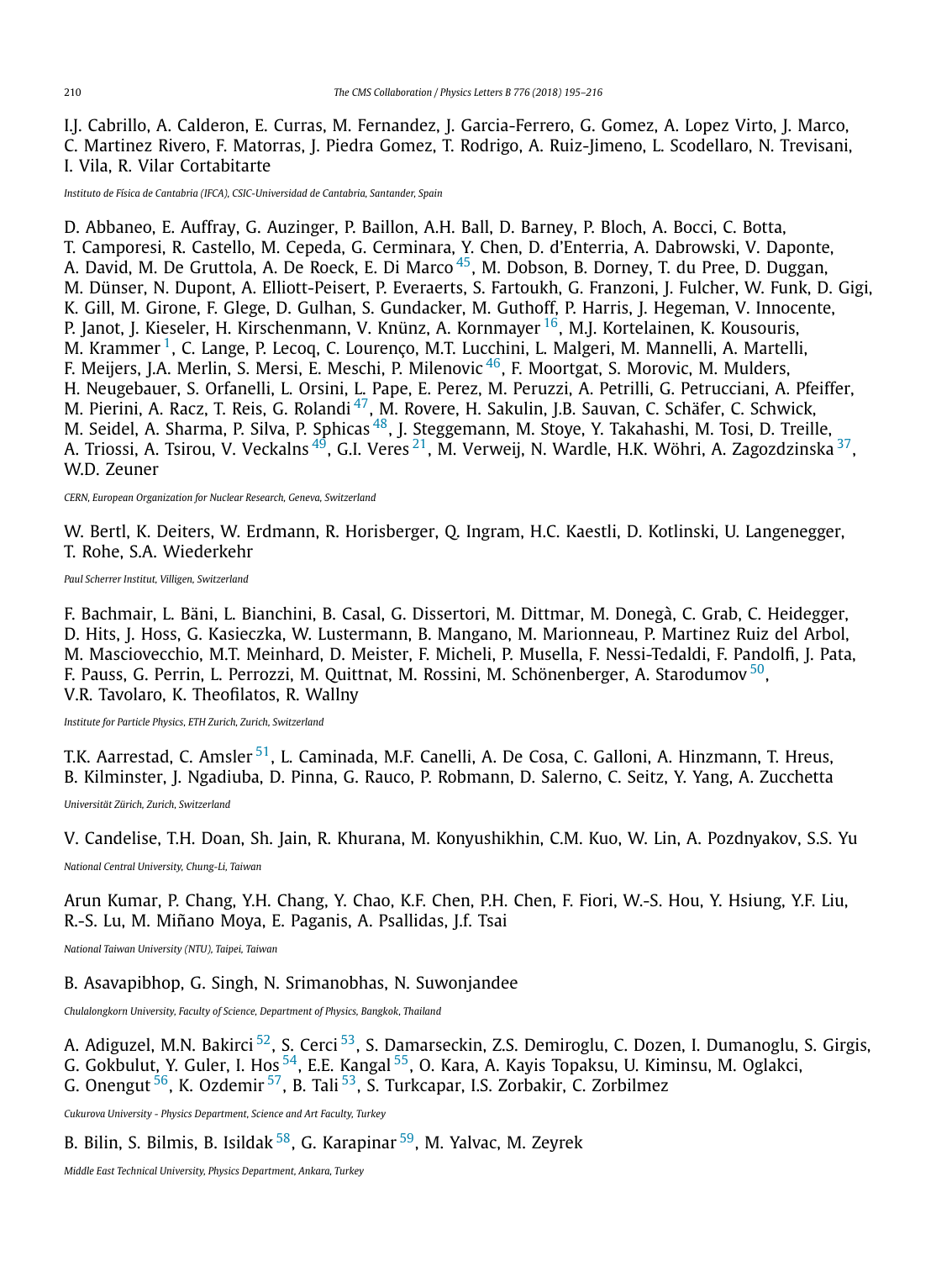# E. Gülmez, M. Kaya  $^{60}$ , O. Kaya  $^{61}$ , E.A. Yetkin  $^{62}$ , T. Yetkin  $^{63}$  $^{63}$  $^{63}$

*Bogazici University, Istanbul, Turkey*

# A. Cakir, K. Cankocak, S. Sen [64](#page-21-0)

*Istanbul Technical University, Istanbul, Turkey*

### B. Grynyov

*Institute for Scintillation Materials of National Academy of Science of Ukraine, Kharkov, Ukraine*

#### L. Levchuk, P. Sorokin

*National Scientific Center, Kharkov Institute of Physics and Technology, Kharkov, Ukraine*

R. Aggleton, F. Ball, L. Beck, J.J. Brooke, D. Burns, E. Clement, D. Cussans, H. Flacher, J. Goldstein, M. Grimes, G.P. Heath, H.F. Heath, J. Jacob, L. Kreczko, C. Lucas, D.M. Newbold <sup>65</sup>, S. Paramesvaran, A. Poll, T. Sakuma, S. Seif El Nasr-storey, D. Smith, V.J. Smith

*University of Bristol, Bristol, United Kingdom*

A. Belyaev<sup>66</sup>, C. Brew, R.M. Brown, L. Calligaris, D. Cieri, D.J.A. Cockerill, J.A. Coughlan, K. Harder, S. Harper, E. Olaiya, D. Petyt, C.H. Shepherd-Themistocleous, A. Thea, I.R. Tomalin, T. Williams

*Rutherford Appleton Laboratory, Didcot, United Kingdom*

M. Baber, R. Bainbridge, O. Buchmuller, A. Bundock, D. Burton, S. Casasso, M. Citron, D. Colling, L. Corpe, P. Dauncey, G. Davies, A. De Wit, M. Della Negra, R. Di Maria, P. Dunne, A. Elwood, D. Futyan, Y. Haddad, G. Hall, G. Iles, T. James, R. Lane, C. Laner, R. Lucas [65,](#page-21-0) L. Lyons, A.-M. Magnan, S. Malik, L. Mastrolorenzo, J. Nash, A. Nikitenko [50,](#page-21-0) J. Pela, B. Penning, M. Pesaresi, D.M. Raymond, A. Richards, A. Rose, E. Scott, C. Seez, S. Summers, A. Tapper, K. Uchida, M. Vazquez Acosta  $^{67}$ , T. Virdee  $^{16}$ , J. Wright, S.C. Zenz

*Imperial College, London, United Kingdom*

J.E. Cole, P.R. Hobson, A. Khan, P. Kyberd, I.D. Reid, P. Symonds, L. Teodorescu, M. Turner

*Brunel University, Uxbridge, United Kingdom*

#### A. Borzou, K. Call, J. Dittmann, K. Hatakeyama, H. Liu, N. Pastika

*Baylor University, Waco, USA*

## R. Bartek, A. Dominguez

*Catholic University of America, United States*

## A. Buccilli, S.I. Cooper, C. Henderson, P. Rumerio, C. West

*The University of Alabama, Tuscaloosa, USA*

D. Arcaro, A. Avetisyan, T. Bose, D. Gastler, D. Rankin, C. Richardson, J. Rohlf, L. Sulak, D. Zou

*Boston University, Boston, USA*

G. Benelli, D. Cutts, A. Garabedian, J. Hakala, U. Heintz, J.M. Hogan, O. Jesus, K.H.M. Kwok, E. Laird, G. Landsberg, Z. Mao, M. Narain, S. Piperov, S. Sagir, E. Spencer, R. Syarif

*Brown University, Providence, USA*

R. Breedon, D. Burns, M. Calderon De La Barca Sanchez, S. Chauhan, M. Chertok, J. Conway, R. Conway, P.T. Cox, R. Erbacher, C. Flores, G. Funk, M. Gardner, W. Ko, R. Lander, C. Mclean, M. Mulhearn, D. Pellett, J. Pilot, S. Shalhout, M. Shi, J. Smith, M. Squires, D. Stolp, K. Tos, M. Tripathi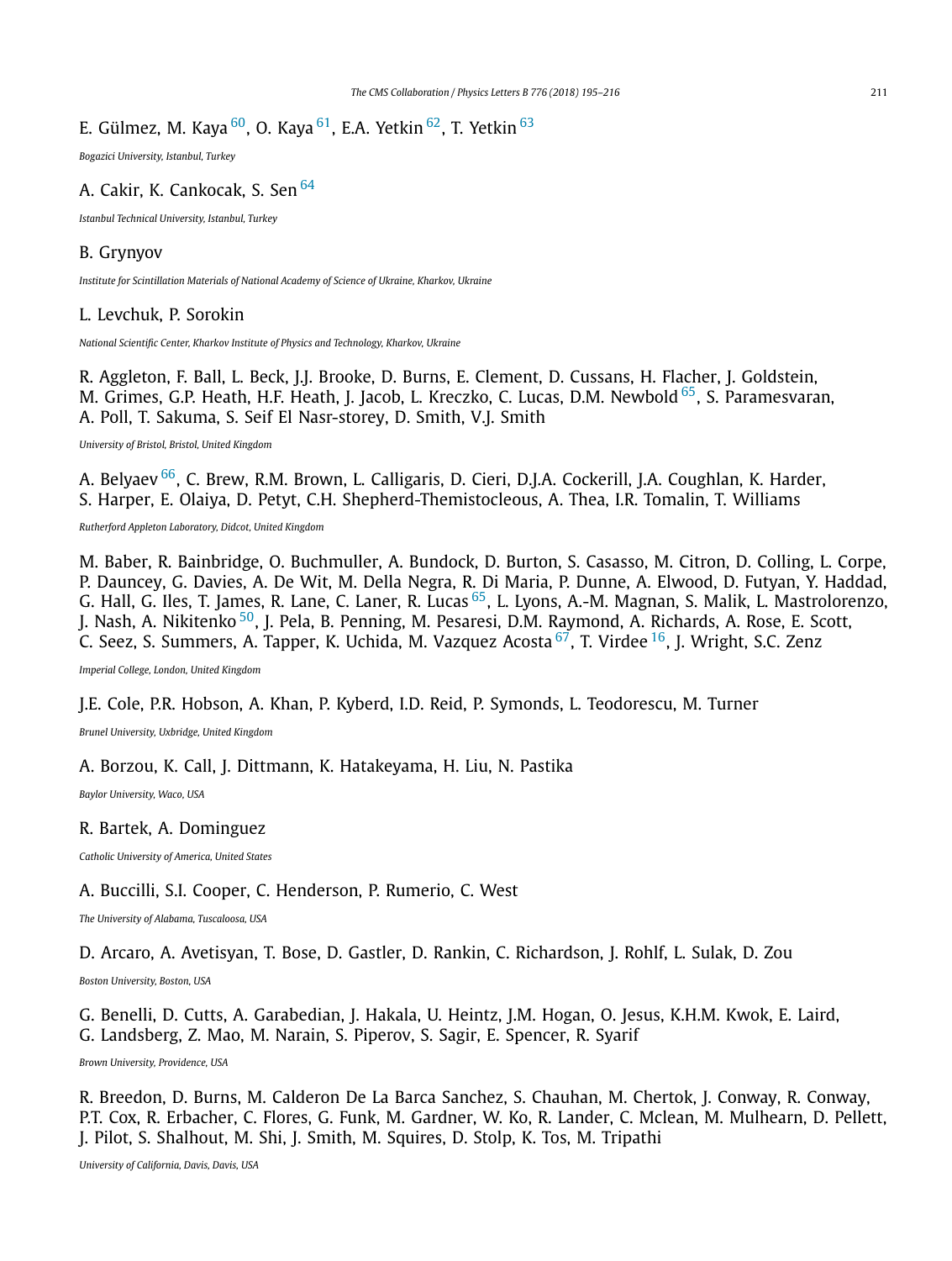M. Bachtis, C. Bravo, R. Cousins, A. Dasgupta, A. Florent, J. Hauser, M. Ignatenko, N. Mccoll, D. Saltzberg, C. Schnaible, V. Valuev, M. Weber

*University of California, Los Angeles, USA*

E. Bouvier, K. Burt, R. Clare, J. Ellison, J.W. Gary, S.M.A. Ghiasi Shirazi, G. Hanson, J. Heilman, P. Jandir, E. Kennedy, F. Lacroix, O.R. Long, M. Olmedo Negrete, M.I. Paneva, A. Shrinivas, W. Si, H. Wei, S. Wimpenny, B.R. Yates

*University of California, Riverside, Riverside, USA*

J.G. Branson, G.B. Cerati, S. Cittolin, M. Derdzinski, R. Gerosa, A. Holzner, D. Klein, V. Krutelyov, J. Letts, I. Macneill, D. Olivito, S. Padhi, M. Pieri, M. Sani, V. Sharma, S. Simon, M. Tadel, A. Vartak, S. Wasserbaech [68](#page-21-0), C. Welke, J. Wood, F. Würthwein, A. Yagil, G. Zevi Della Porta

*University of California, San Diego, La Jolla, USA*

N. Amin, R. Bhandari, J. Bradmiller-Feld, C. Campagnari, A. Dishaw, V. Dutta, M. Franco Sevilla, C. George, F. Golf, L. Gouskos, J. Gran, R. Heller, J. Incandela, S.D. Mullin, A. Ovcharova, H. Qu, J. Richman, D. Stuart, I. Suarez, J. Yoo

*University of California, Santa Barbara - Department of Physics, Santa Barbara, USA*

D. Anderson, J. Bendavid, A. Bornheim, J. Bunn, J. Duarte, J.M. Lawhorn, A. Mott, H.B. Newman, C. Pena, M. Spiropulu, J.R. Vlimant, S. Xie, R.Y. Zhu

*California Institute of Technology, Pasadena, USA*

M.B. Andrews, T. Ferguson, M. Paulini, J. Russ, M. Sun, H. Vogel, I. Vorobiev, M. Weinberg

*Carnegie Mellon University, Pittsburgh, USA*

J.P. Cumalat, W.T. Ford, F. Jensen, A. Johnson, M. Krohn, S. Leontsinis, T. Mulholland, K. Stenson, S.R. Wagner

*University of Colorado Boulder, Boulder, USA*

J. Alexander, J. Chaves, J. Chu, S. Dittmer, K. Mcdermott, N. Mirman, G. Nicolas Kaufman, J.R. Patterson, A. Rinkevicius, A. Ryd, L. Skinnari, L. Soffi, S.M. Tan, Z. Tao, J. Thom, J. Tucker, P. Wittich, M. Zientek

*Cornell University, Ithaca, USA*

#### D. Winn

*Fairfield University, Fairfield, USA*

S. Abdullin, M. Albrow, G. Apollinari, A. Apresyan, S. Banerjee, L.A.T. Bauerdick, A. Beretvas, J. Berryhill, P.C. Bhat, G. Bolla, K. Burkett, J.N. Butler, H.W.K. Cheung, F. Chlebana, S. Cihangir [†,](#page-20-0) M. Cremonesi, V.D. Elvira, I. Fisk, J. Freeman, E. Gottschalk, L. Gray, D. Green, S. Grünendahl, O. Gutsche, D. Hare, R.M. Harris, S. Hasegawa, J. Hirschauer, Z. Hu, B. Jayatilaka, S. Jindariani, M. Johnson, U. Joshi, B. Klima, B. Kreis, S. Lammel, J. Linacre, D. Lincoln, R. Lipton, M. Liu, T. Liu, R. Lopes De Sá, J. Lykken, K. Maeshima, N. Magini, J.M. Marraffino, S. Maruyama, D. Mason, P. McBride, P. Merkel, S. Mrenna, S. Nahn, V. O'Dell, K. Pedro, O. Prokofyev, G. Rakness, L. Ristori, E. Sexton-Kennedy, A. Soha, W.J. Spalding, L. Spiegel, S. Stoynev, J. Strait, N. Strobbe, L. Taylor, S. Tkaczyk, N.V. Tran, L. Uplegger, E.W. Vaandering, C. Vernieri, M. Verzocchi, R. Vidal, M. Wang, H.A. Weber, A. Whitbeck, Y. Wu

*Fermi National Accelerator Laboratory, Batavia, USA*

D. Acosta, P. Avery, P. Bortignon, D. Bourilkov, A. Brinkerhoff, A. Carnes, M. Carver, D. Curry, S. Das, R.D. Field, I.K. Furic, J. Konigsberg, A. Korytov, J.F. Low, P. Ma, K. Matchev, H. Mei, G. Mitselmakher, D. Rank, L. Shchutska, D. Sperka, L. Thomas, J. Wang, S. Wang, J. Yelton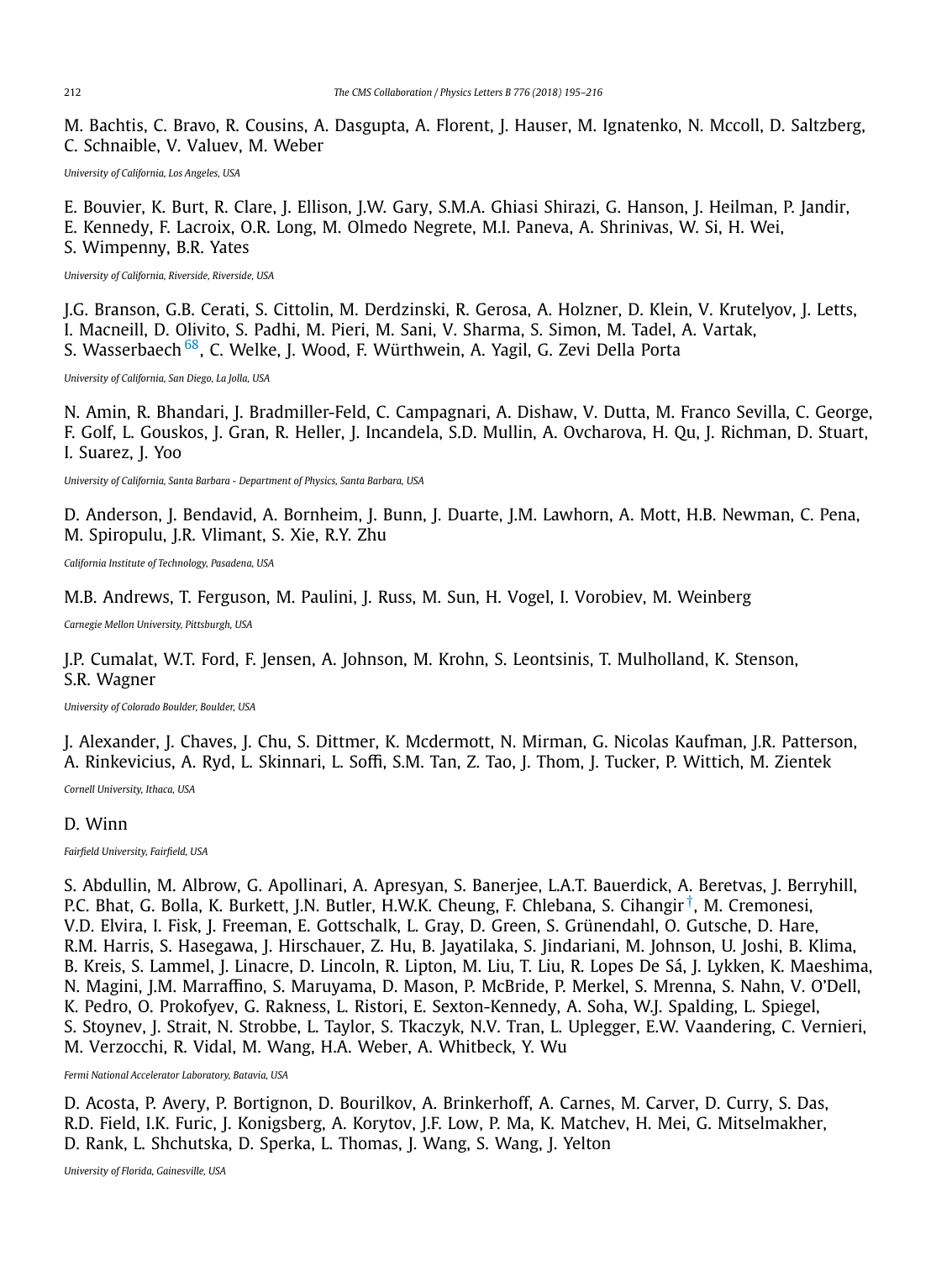#### S. Linn, P. Markowitz, G. Martinez, J.L. Rodriguez

*Florida International University, Miami, USA*

A. Ackert, T. Adams, A. Askew, S. Bein, S. Hagopian, V. Hagopian, K.F. Johnson, T. Kolberg, H. Prosper, A. Santra, R. Yohay

*Florida State University, Tallahassee, USA*

M.M. Baarmand, V. Bhopatkar, S. Colafranceschi, M. Hohlmann, D. Noonan, T. Roy, F. Yumiceva

*Florida Institute of Technology, Melbourne, USA*

M.R. Adams, L. Apanasevich, D. Berry, R.R. Betts, I. Bucinskaite, R. Cavanaugh, O. Evdokimov, L. Gauthier, C.E. Gerber, D.J. Hofman, K. Jung, I.D. Sandoval Gonzalez, N. Varelas, H. Wang, Z. Wu, M. Zakaria, J. Zhang

*University of Illinois at Chicago (UIC), Chicago, USA*

B. Bilki<sup>69</sup>, W. Clarida, K. Dilsiz, S. Durgut, R.P. Gandrajula, M. Haytmyradov, V. Khristenko, J.-P. Merlo, H. Mermerkaya [70,](#page-21-0) A. Mestvirishvili, A. Moeller, J. Nachtman, H. Ogul, Y. Onel, F. Ozok [71,](#page-21-0) A. Penzo, C. Snyder, E. Tiras, J. Wetzel, K. Yi

*The University of Iowa, Iowa City, USA*

B. Blumenfeld, A. Cocoros, N. Eminizer, D. Fehling, L. Feng, A.V. Gritsan, P. Maksimovic, J. Roskes, U. Sarica, M. Swartz, M. Xiao, C. You

*Johns Hopkins University, Baltimore, USA*

A. Al-bataineh, P. Baringer, A. Bean, S. Boren, J. Bowen, J. Castle, L. Forthomme, R.P. Kenny III, S. Khalil, A. Kropivnitskaya, D. Majumder, W. Mcbrayer, M. Murray, S. Sanders, R. Stringer, J.D. Tapia Takaki, Q. Wang

*The University of Kansas, Lawrence, USA*

A. Ivanov, K. Kaadze, Y. Maravin, A. Mohammadi, L.K. Saini, N. Skhirtladze, S. Toda

*Kansas State University, Manhattan, USA*

F. Rebassoo, D. Wright

*Lawrence Livermore National Laboratory, Livermore, USA*

C. Anelli, A. Baden, O. Baron, A. Belloni, B. Calvert, S.C. Eno, C. Ferraioli, J.A. Gomez, N.J. Hadley, S. Jabeen, G.Y. Jeng, R.G. Kellogg, J. Kunkle, A.C. Mignerey, F. Ricci-Tam, Y.H. Shin, A. Skuja, M.B. Tonjes, S.C. Tonwar

*University of Maryland, College Park, USA*

D. Abercrombie, B. Allen, A. Apyan, V. Azzolini, R. Barbieri, A. Baty, R. Bi, K. Bierwagen, S. Brandt, W. Busza, I.A. Cali, M. D'Alfonso, Z. Demiragli, G. Gomez Ceballos, M. Goncharov, D. Hsu, Y. Iiyama, G.M. Innocenti, M. Klute, D. Kovalskyi, K. Krajczar, Y.S. Lai, Y.-J. Lee, A. Levin, P.D. Luckey, B. Maier, A.C. Marini, C. Mcginn, C. Mironov, S. Narayanan, X. Niu, C. Paus, C. Roland, G. Roland, J. Salfeld-Nebgen, G.S.F. Stephans, K. Tatar, D. Velicanu, J. Wang, T.W. Wang, B. Wyslouch

*Massachusetts Institute of Technology, Cambridge, USA*

A.C. Benvenuti, R.M. Chatterjee, A. Evans, P. Hansen, S. Kalafut, S.C. Kao, Y. Kubota, Z. Lesko, J. Mans, S. Nourbakhsh, N. Ruckstuhl, R. Rusack, N. Tambe, J. Turkewitz

*University of Minnesota, Minneapolis, USA*

J.G. Acosta, S. Oliveros

*University of Mississippi, Oxford, USA*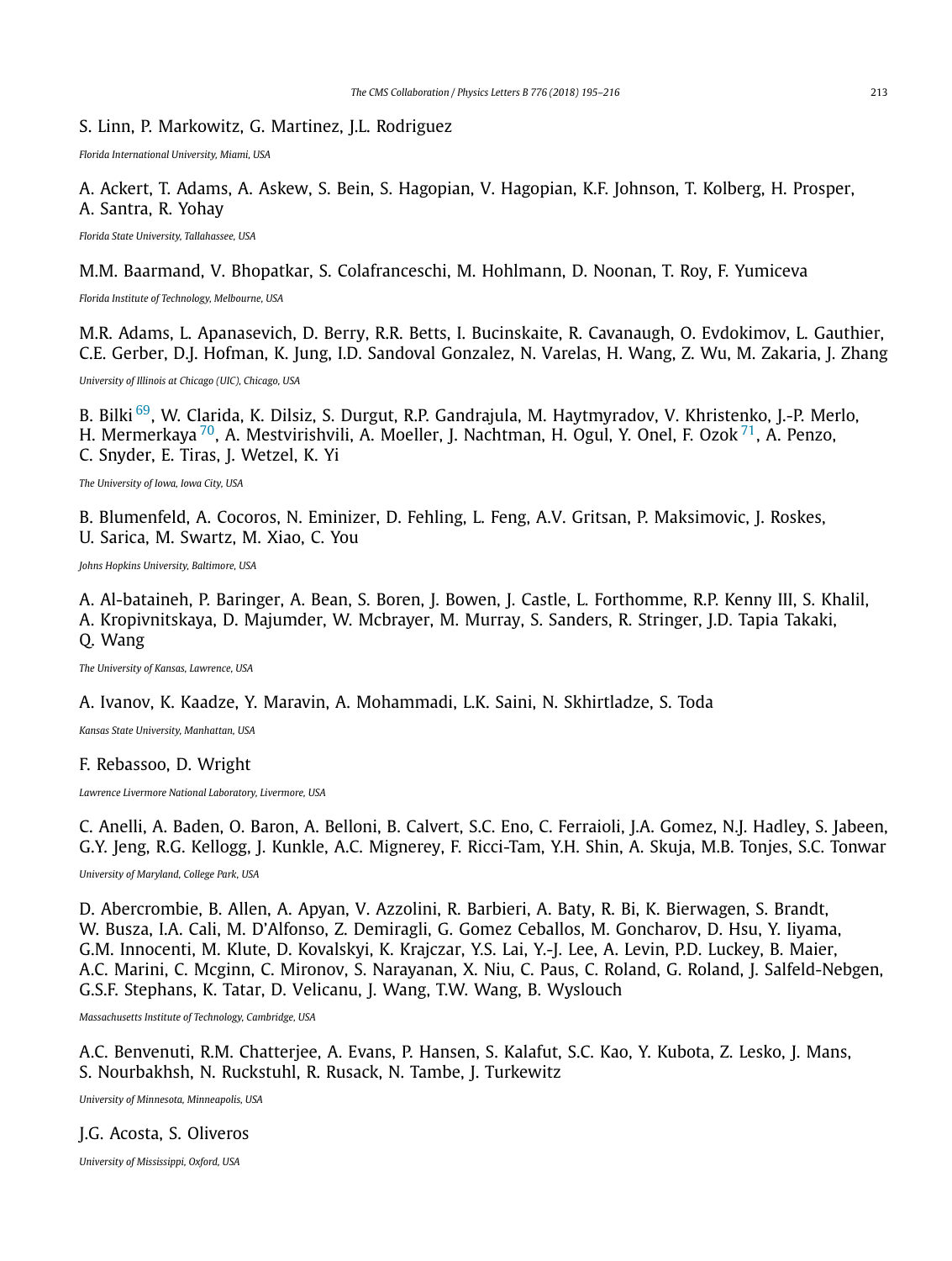E. Avdeeva, K. Bloom, D.R. Claes, C. Fangmeier, R. Gonzalez Suarez, R. Kamalieddin, I. Kravchenko, A. Malta Rodrigues, J. Monroy, J.E. Siado, G.R. Snow, B. Stieger

*University of Nebraska-Lincoln, Lincoln, USA*

M. Alyari, J. Dolen, A. Godshalk, C. Harrington, I. Iashvili, J. Kaisen, D. Nguyen, A. Parker, S. Rappoccio, B. Roozbahani

*State University of New York at Buffalo, Buffalo, USA*

G. Alverson, E. Barberis, A. Hortiangtham, A. Massironi, D.M. Morse, D. Nash, T. Orimoto, R. Teixeira De Lima, D. Trocino, R.-J. Wang, D. Wood

*Northeastern University, Boston, USA*

S. Bhattacharya, O. Charaf, K.A. Hahn, A. Kumar, N. Mucia, N. Odell, B. Pollack, M.H. Schmitt, K. Sung, M. Trovato, M. Velasco

*Northwestern University, Evanston, USA*

N. Dev, M. Hildreth, K. Hurtado Anampa, C. Jessop, D.J. Karmgard, N. Kellams, K. Lannon, N. Marinelli, F. Meng, C. Mueller, Y. Musienko<sup>38</sup>, M. Planer, A. Reinsvold, R. Ruchti, N. Rupprecht, G. Smith, S. Taroni, M. Wayne, M. Wolf, A. Woodard

*University of Notre Dame, Notre Dame, USA*

J. Alimena, L. Antonelli, B. Bylsma, L.S. Durkin, S. Flowers, B. Francis, A. Hart, C. Hill, R. Hughes, W. Ji, B. Liu, W. Luo, D. Puigh, B.L. Winer, H.W. Wulsin

*The Ohio State University, Columbus, USA*

S. Cooperstein, O. Driga, P. Elmer, J. Hardenbrook, P. Hebda, D. Lange, J. Luo, D. Marlow, T. Medvedeva, K. Mei, I. Ojalvo, J. Olsen, C. Palmer, P. Piroué, D. Stickland, A. Svyatkovskiy, C. Tully

*Princeton University, Princeton, USA*

S. Malik

*University of Puerto Rico, Mayaguez, USA*

A. Barker, V.E. Barnes, S. Folgueras, L. Gutay, M.K. Jha, M. Jones, A.W. Jung, A. Khatiwada, D.H. Miller, N. Neumeister, J.F. Schulte, X. Shi, J. Sun, F. Wang, W. Xie

*Purdue University, West Lafayette, USA*

## N. Parashar, J. Stupak

*Purdue University Calumet, Hammond, USA*

A. Adair, B. Akgun, Z. Chen, K.M. Ecklund, F.J.M. Geurts, M. Guilbaud, W. Li, B. Michlin, M. Northup, B.P. Padley, J. Roberts, J. Rorie, Z. Tu, J. Zabel

*Rice University, Houston, USA*

B. Betchart, A. Bodek, P. de Barbaro, R. Demina, Y.t. Duh, T. Ferbel, M. Galanti, A. Garcia-Bellido, J. Han, O. Hindrichs, A. Khukhunaishvili, K.H. Lo, P. Tan, M. Verzetti

*University of Rochester, Rochester, USA*

A. Agapitos, J.P. Chou, Y. Gershtein, T.A. Gómez Espinosa, E. Halkiadakis, M. Heindl, E. Hughes, S. Kaplan, R. Kunnawalkam Elayavalli, S. Kyriacou, A. Lath, K. Nash, M. Osherson, H. Saka, S. Salur, S. Schnetzer, D. Sheffield, S. Somalwar, R. Stone, S. Thomas, P. Thomassen, M. Walker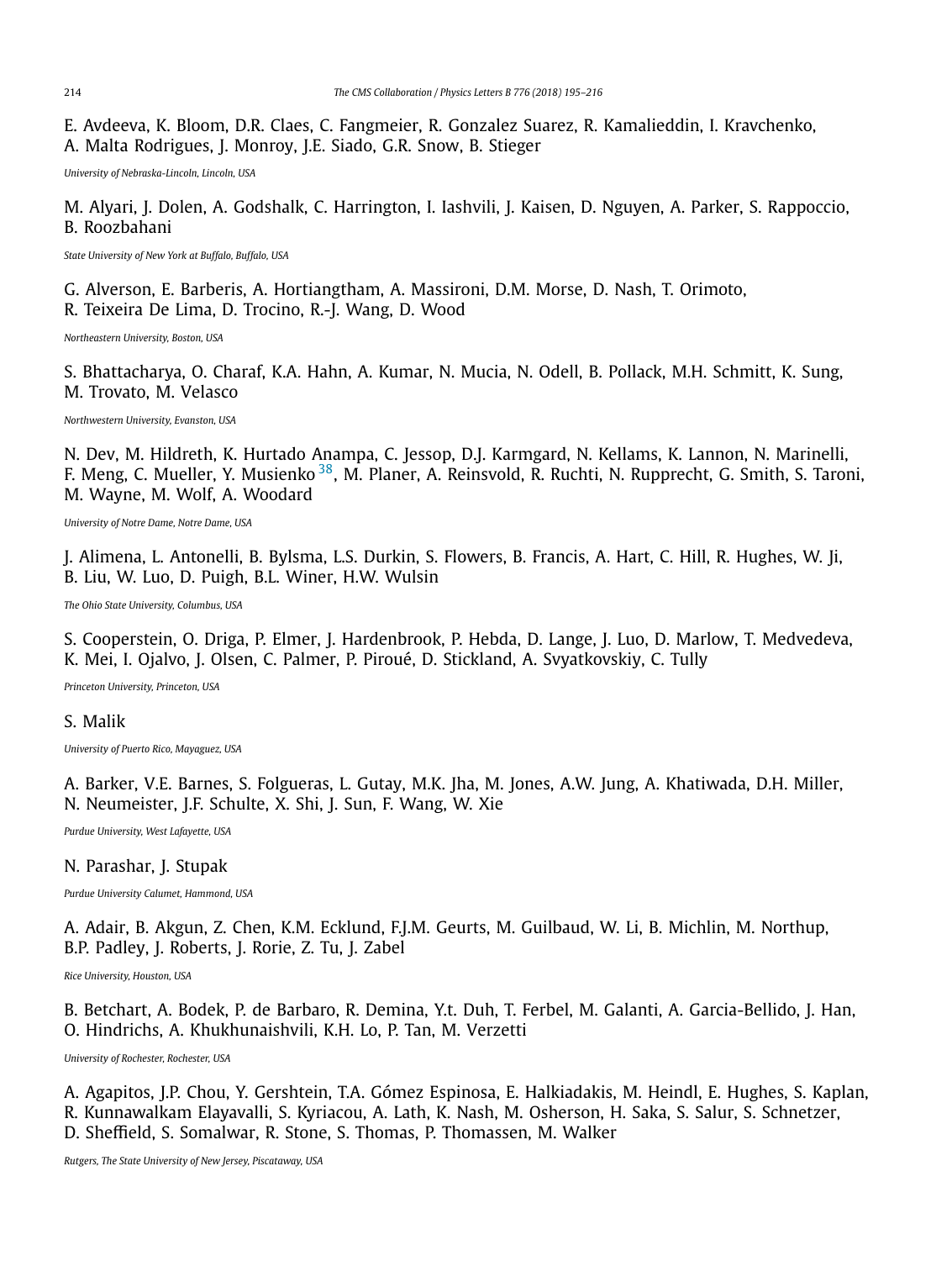## <span id="page-20-0"></span>A.G. Delannoy, M. Foerster, J. Heideman, G. Riley, K. Rose, S. Spanier, K. Thapa

*University of Tennessee, Knoxville, USA*

O. Bouhali [72,](#page-21-0) A. Celik, M. Dalchenko, M. De Mattia, A. Delgado, S. Dildick, R. Eusebi, J. Gilmore, T. Huang, E. Juska, T. Kamon [73,](#page-21-0) R. Mueller, Y. Pakhotin, R. Patel, A. Perloff, L. Perniè, D. Rathjens, A. Safonov, A. Tatarinov, K.A. Ulmer

*Texas A&M University, College Station, USA*

N. Akchurin, J. Damgov, F. De Guio, C. Dragoiu, P.R. Dudero, J. Faulkner, E. Gurpinar, S. Kunori, K. Lamichhane, S.W. Lee, T. Libeiro, T. Peltola, S. Undleeb, I. Volobouev, Z. Wang

*Texas Tech University, Lubbock, USA*

S. Greene, A. Gurrola, R. Janjam, W. Johns, C. Maguire, A. Melo, H. Ni, P. Sheldon, S. Tuo, J. Velkovska, Q. Xu

*Vanderbilt University, Nashville, USA*

M.W. Arenton, P. Barria, B. Cox, J. Goodell, R. Hirosky, A. Ledovskoy, H. Li, C. Neu, T. Sinthuprasith, X. Sun, Y. Wang, E. Wolfe, F. Xia

*University of Virginia, Charlottesville, USA*

## C. Clarke, R. Harr, P.E. Karchin, J. Sturdy

*Wayne State University, Detroit, USA*

D.A. Belknap, J. Buchanan, C. Caillol, S. Dasu, L. Dodd, S. Duric, B. Gomber, M. Grothe, M. Herndon, A. Hervé, P. Klabbers, A. Lanaro, A. Levine, K. Long, R. Loveless, T. Perry, G.A. Pierro, G. Polese, T. Ruggles, A. Savin, N. Smith, W.H. Smith, D. Taylor, N. Woods

*University of Wisconsin - Madison, Madison, WI, USA*

† Deceased.

- <sup>1</sup> Also at Vienna University of Technology, Vienna, Austria.
- <sup>2</sup> Also at State Key Laboratory of Nuclear Physics and Technology, Peking University, Beijing, China.
- <sup>3</sup> Also at Institut Pluridisciplinaire Hubert Curien (IPHC), Université de Strasbourg, CNRS/IN2P3, Strasbourg, France.
- <sup>4</sup> Also at Universidade Estadual de Campinas, Campinas, Brazil.
- <sup>5</sup> Also at Universidade Federal de Pelotas, Pelotas, Brazil.
- <sup>6</sup> Also at Université Libre de Bruxelles, Bruxelles, Belgium.
- <sup>7</sup> Also at Deutsches Elektronen-Synchrotron, Hamburg, Germany.
- <sup>8</sup> Also at Joint Institute for Nuclear Research, Dubna, Russia.
- <sup>9</sup> Now at Cairo University, Cairo, Egypt.
- <sup>10</sup> Also at Fayoum University, El-Fayoum, Egypt.
- <sup>11</sup> Now at British University in Egypt, Cairo, Egypt.
- <sup>12</sup> Now at Ain Shams University, Cairo, Egypt.
- $13$  Also at Université de Haute Alsace, Mulhouse, France.
- <sup>14</sup> Also at Skobeltsyn Institute of Nuclear Physics, Lomonosov Moscow State University, Moscow, Russia.
- <sup>15</sup> Also at Ilia State University, Tbilisi, Georgia.
- <sup>16</sup> Also at CERN, European Organization for Nuclear Research, Geneva, Switzerland.
- <sup>17</sup> Also at RWTH Aachen University, III. Physikalisches Institut A, Aachen, Germany.
- <sup>18</sup> Also at University of Hamburg, Hamburg, Germany.
- <sup>19</sup> Also at Brandenburg University of Technology, Cottbus, Germany.
- $20$  Also at Institute of Nuclear Research ATOMKI, Debrecen, Hungary.
- <sup>21</sup> Also at MTA-ELTE Lendület CMS Particle and Nuclear Physics Group, Eötvös Loránd University, Budapest, Hungary.
- <sup>22</sup> Also at Institute of Physics, University of Debrecen, Debrecen, Hungary.
- <sup>23</sup> Also at Indian Institute of Technology Bhubaneswar, Bhubaneswar, India.
- <sup>24</sup> Also at University of Visva-Bharati, Santiniketan, India.
- <sup>25</sup> Also at Indian Institute of Science Education and Research, Bhopal, India.
- <sup>26</sup> Also at Institute of Physics, Bhubaneswar, India.
- <sup>27</sup> Also at University of Ruhuna, Matara, Sri Lanka.
- <sup>28</sup> Also at Isfahan University of Technology, Isfahan, Iran.
- <sup>29</sup> Also at Yazd University, Yazd, Iran.
- <sup>30</sup> Also at Plasma Physics Research Center, Science and Research Branch, Islamic Azad University, Tehran, Iran.